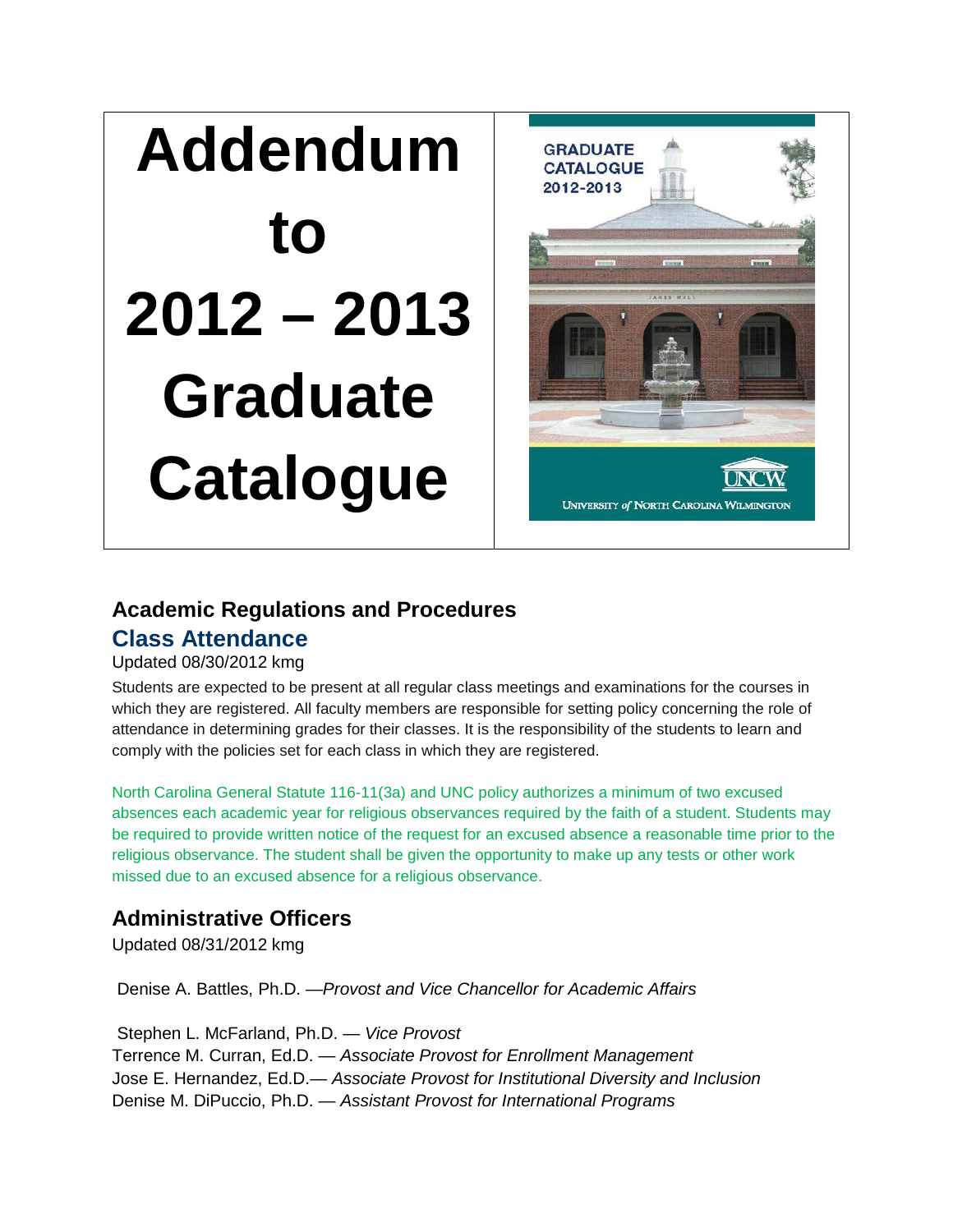Johnson O. Akinleye, Ph.D. — *Associate Vice Chancellor for Academic Programs*  Lisa Castellino, M.S. — *Assistant Vice Chancellor for Institutional Research and Assessment*  Adalia Ann Jessica Sova, M.P.A. — *Assistant Vice Chancellor for Resource Management*  P. Carol Ellis, Ph.D. — *Assistant to the Provost* P. Nelson Reid, Ph.D. — *Director of University Planning*  Lawrence S. Clark, J.D., L.L.M. — *Dean, Cameron School of Business*  Daniel G. Baden, Ph.D. —*Director of Center for Marine Science*  David P. Cordle, D.M. —*Dean, College of Arts and Sciences*  Charles J. Hardy, Ph.D. —*Founding Dean, College of Health and Human Services*  Robert D. Roer, Ph.D. — *Dean, Graduate School and Research*  Stephen S. Meinhold, Ph.D. — *Associate Dean of Research*  Walter B. (Terry) Kinney, Ph.D. — *Interim Director, School of Health and Applied Human Sciences*  James C. McCann, Ph.D. — *Director, School of Nursing*  Lori Messinger, Ph.D. — *Director, School of Social Work*  Kemille S. Moore, Ph.D. — *Dean, University College*  Sarah B. Watstein, M.L.S., M.P.A. — *University Librarian*  Kenneth Teitelbaum, Ph.D. — *Dean, Watson College of Education* Janice H. Rockwell, M.Ed. — *Director of Admissions*  Caroline M. Clements, Ph.D. — *Director of Center for Teaching Excellence and Faculty Leadership*  Norman L. Bemelmans, B.M. — *Director of Cultural Arts and Kenan Auditorium*  Katherine E. Bruce, Ph.D. — *Director of Honors Scholars College*  George W. (Bill) Ayers, Ph.D. — *Interim Director of Onslow County Extension Program*  Jill C. Fegley, Ph.D. — *Director of Onslow County Extension Program*  Gilbert C. Bowen, M.A. —*Registrar* Emily J. Bliss, M.A. — *Director of Scholarships and Financial Aid*  Panda S. Powell, B.A. — *Director of Sponsored Programs*  Todd S. McFadden, M.A. — *Director of the Upperman African American Cultural Center*  Michelle Scatton-Tessier, Ph.D. — *Director of Women's Studies and Resource Center*  Edelmira Isabel Segovia, M.A.. — *Director of Centro Hispano*  Martin H. Posey, Ph.D. —*Accreditation Coordinator*  Kimberly J. Cook, Ph.D. — *QEP Topic Development Coordinator*  Anthony Vaughn, M.Ed.—*Director of University Space Planning and Management*

# **Expenses**

Updated 09/04/2012 kmg Student Resident Parking - \$330

# **The Graduate School Department and Prerequisite Abbreviations** Updated 09/04/2012 kmg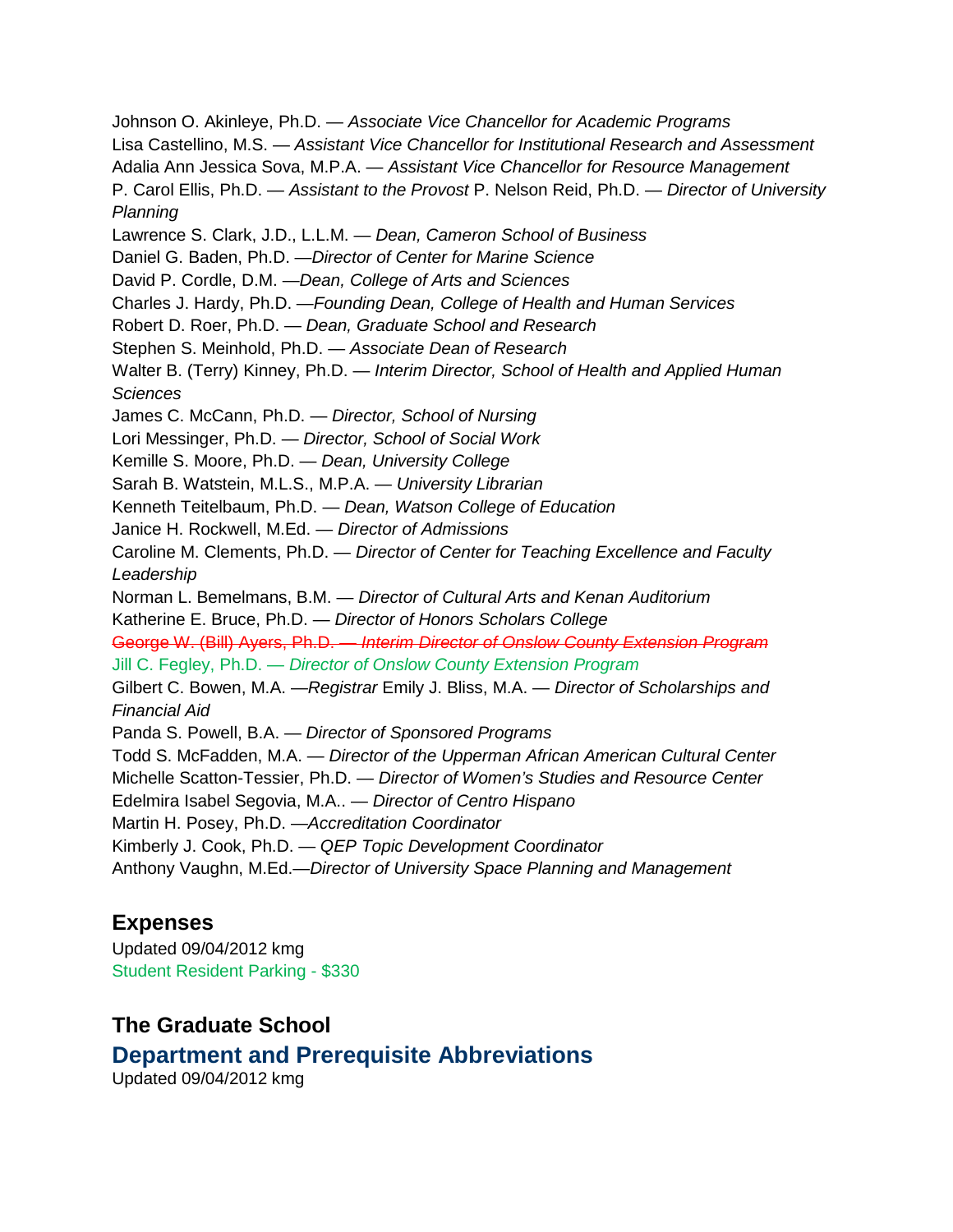| <b>Business Law</b>           | <b>BLA</b>  |
|-------------------------------|-------------|
| Economics                     | <b>ECN</b>  |
| Finance                       | <b>FIN</b>  |
| <b>International Exchange</b> | <b>INT</b>  |
| <b>Marketing</b>              | <b>MKT</b>  |
| <b>Nursing Lab</b>            | <b>NSGL</b> |
| <b>Science Lab</b>            | <b>SCIL</b> |
| <b>Social Work Lab</b>        | <b>SWKL</b> |

# **Special Academic Programs Distance Education Courses**

Updated 09/04/2012 kmg

The Division of Academic Affairs administers the University's extension (academic) program. The University operates the following upper division undergraduate and graduate degree completion programs at the Jacksonville/ UNCW Onslow County Extension Program site:

Undergraduate Programs

- B.A. Bbusiness Aadministration
- B.S. Celinical Rresearch (online)
- B.A. Ceriminology
- B.A. Eelementary Eeducation
- B.S. Naursing (RN-BSN Program online)
- B.S.W. Ssocial Wwork

#### Lincensure Programs

- Elementary Education Teacher Licensure
- Early Childhood Ad-On Licensure

Graduate Programs

- Master of Arts in Lliberal Sstudies
- Master of Education in Eelementary Eeducation (online)
- Master of Science in Cchemistry (online)
- M.S. Clinical Research (online)
- Master of Science in linstructional Ttechnology (online)

Graduate Certificate Program

• Post-Baccalaureate Certificate in Ceonflict Mmanagement and Rresolution

Courses are scheduled on the Coastal Carolina Community College campus, the Marine Corps Base at Camp Lejeune John A. Lejeune Education Center, and online. Licensure courses are also offered for several teaching areas. Application for admission to Onslow County programs are received by the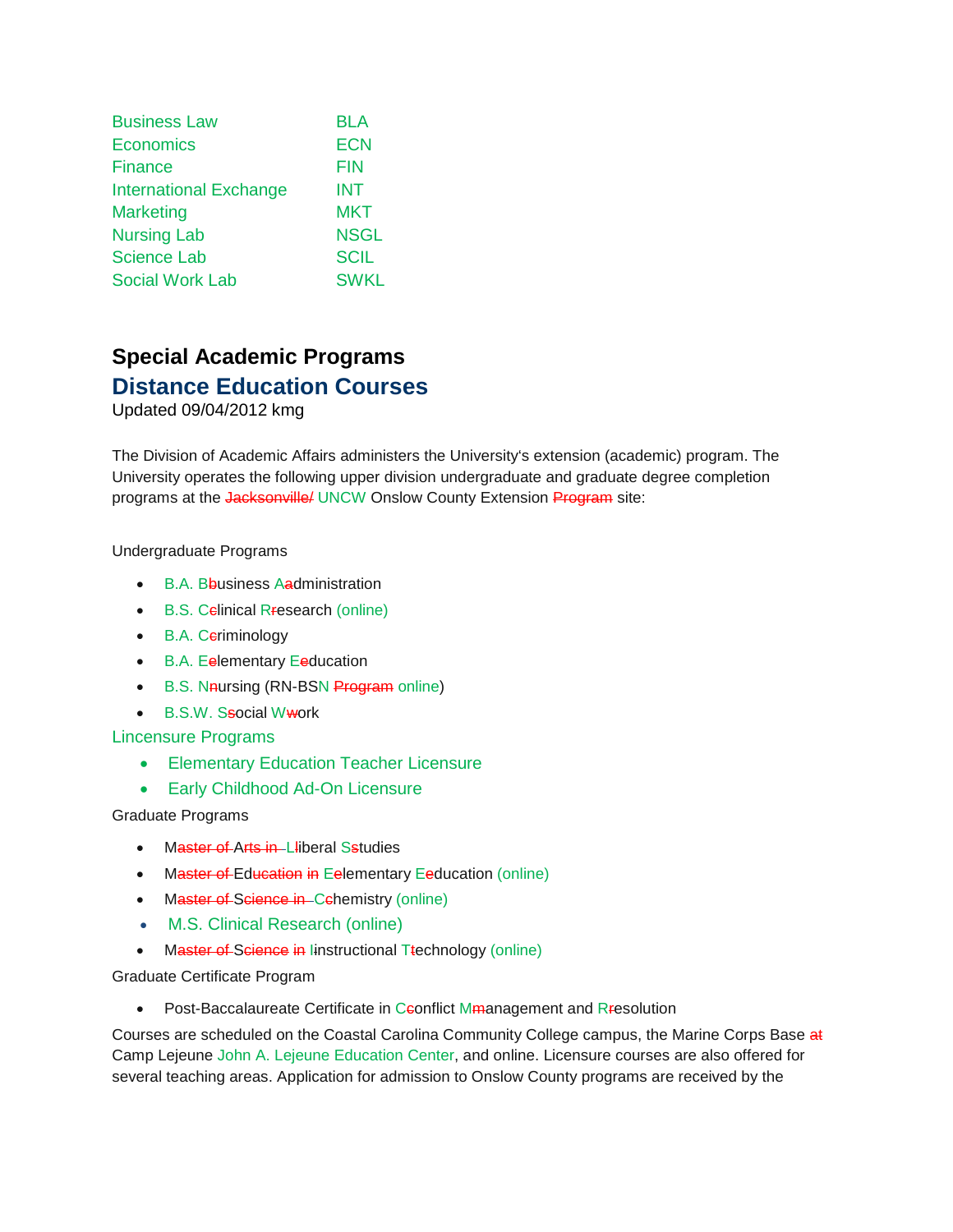extension site admissions adviser located at 444 Western Boulevard, Jacksonville, North Carolina 28546, telephone (910) 455-2310.

Additional extension offerings also include undergraduate and graduate courses at select off–campus sites. Application for admission to extension programs are received by the Admissions Office; requests for transcripts should be made to the Registrar of the University of North Carolina Wilmington. Graduate extension applications are received by the Graduate School.

Information concerning all extension programs and courses may be obtained by contacting the Division of Academic Affairs at UNCW, 601 South College Road, Wilmington, NC 28403-5900; phone (910) 962- 3876. For additional information regarding Onslow Extension Programs, visit the UNCW Onslow County Extension Site's Education website at [www.uncw.edu/onslowextension.](http://www.uncw.edu/onslowextension)

# **University of North Carolina**

# **General Administration**

Updated 08/31/2012 kmg

President Thomas W. Ross — *President of the University*  Mr. Leslie Boney III — *Vice President for International, Community and Economic Development*  Dr. Christopher S. Brown — *Vice President for Research and Graduate Education*  Ms. Gwen Canady — *Project Management Officer*  Dr. Alisa Chapman — *Vice President for Academic and Student Affairs University Programs* Mr. Bart Corgnati — *Secretary of the University*  Ms. Laura B. Fjeld — *Vice President and General Counsel*  Mr. Willliam A. Fleming — *Vice President for Human Resources and University Benefits Officer*  Ms. Cathy Hanby-Sikora — *Associate Vice President for Advancement*  Mr. Brent Herron — *Associate Vice President for Campus Safety and Emergency Operations*  Mr. John Leydon — *Vice President for Information Resources and Chief Information Officer* Mr. Lyons Gray — *Senior Advisor to the President*  Dr. Bruce I. Mallette — *Vice President for Academic and Student Affairs*  Dr. Suzanne Ortega — *Senior Vice President for Academic Affairs*  Mr. Charles E. Perusse — *Vice President for Finance*  Mrs. Kimrey Rhinehardt — *Vice President for Federal Relations*  VACANT Mr. Jeffrey R. Davies — *Chief of Staff*  Vacant — *Vice President for Government Relations*  Mrs. Joni B. Worthington — *Vice President for Communications and Special Assistant to the President*

# **Board of Governors The University of North Carolina**

09/26/2012 MW

Hannah D. Gage, *Chair*  Peter D. Hans, *Vice Chair*  H. Frank Grainger, *Vice Chair*  Dudley E. Flood, *Secretary*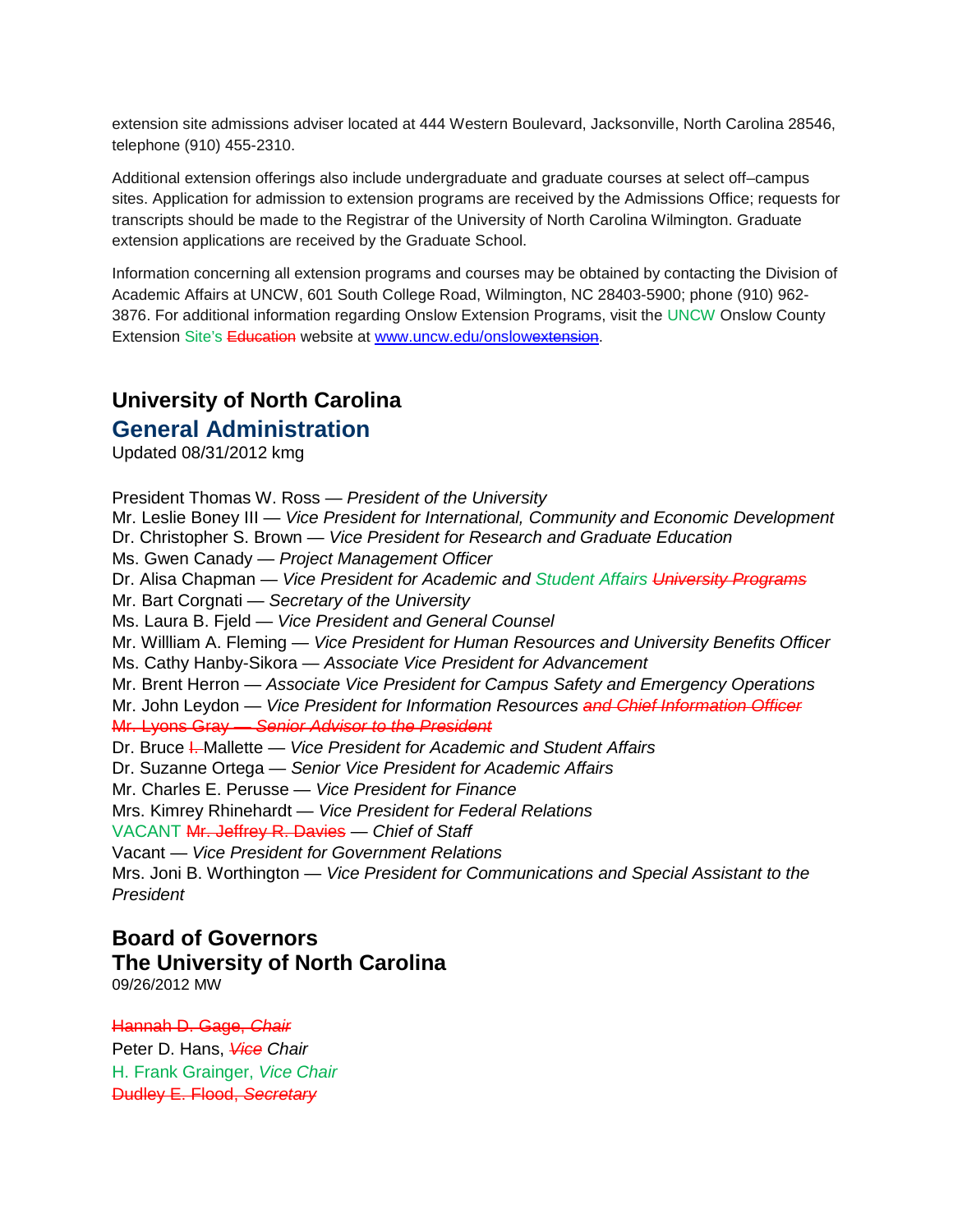#### Ann B. Goodnight, *Secretary*

#### *Class of 2013*

| John M. Blackburn     | Paul Fulton             |
|-----------------------|-------------------------|
| <b>Peaches Gunter</b> | Hannah D. Gage          |
| <b>Blank</b>          | Franklin E. McCain      |
| Laura W. Buffaloe     | Charles H. Mercer,      |
| Bill Daughtridge, Jr. | Jr.                     |
| Walter C. Davenport   | Fred G. Mills           |
| James M. Deal, Jr.    | Burley B. Mitchell, Jr. |
| Phillip R. Dixon      | Irvin (AI) Rosemen      |
| Dudley E. Flood       | David W. Young          |
|                       |                         |

# *Class of 2015*

| Brent D. Barringer    | Mary An              |
|-----------------------|----------------------|
| W. Louis Bissette Jr. | W. Edwi              |
| <b>Fred Eshelman</b>  | Hari H. I            |
| John C.               | David M              |
| Fennebresque          | Richard              |
| Ann B. Goodnight      | Raiford <sup>-</sup> |
| H. Frank Grainger     | Phillip D            |
| Thomas J. Harrelson   | Aldona 2             |
| G. Leroy Lail         |                      |
|                       |                      |

n Maxwell in McMahan Nath l. Powers Taylor Trask III . Walker Zofia Wos

#### *Emeritus Members*

James E. Holshouser, Jr. J. Bradley Wilson

#### *Ex-Officio Member*

Cameron Carswell

#### **Courses**

Updated 09/07/2012 kmg

SPN 511, SPN 512, SPN 521, SPN 522 [Note: Repetitions of these courses (variable topics) may be used taken to satisfy the electives requirement provided the topic is different from the topic used to satisfy the core requirements.]

#### **GGY 594 - Teaching Practicum in GIS and Remote Sensing**

#### Credits: (1-3)

A practical experience in teaching GIS and/or remote sensing where the student further develops their applied geography skills.

# **Courses**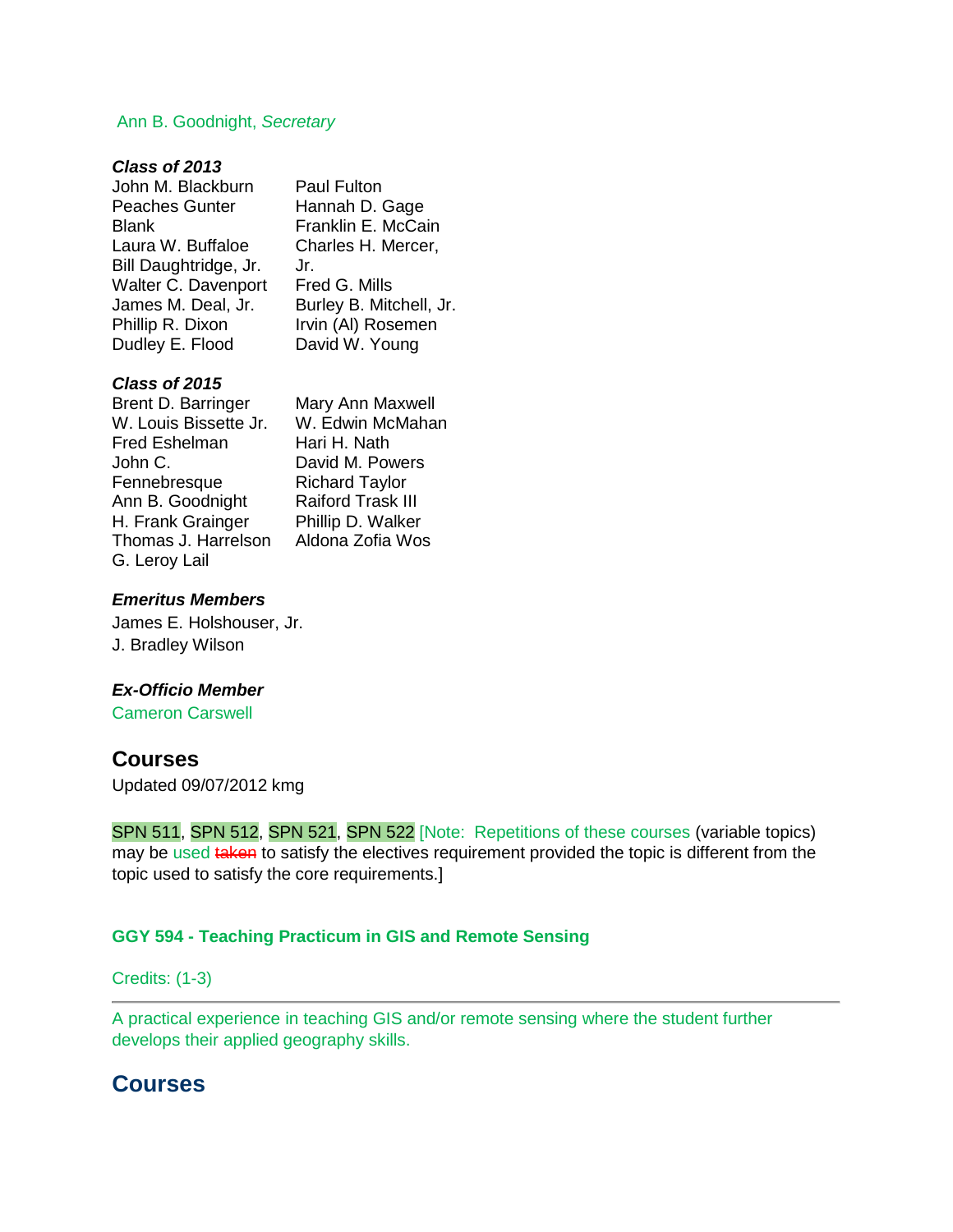#### Updated 09/07/2012 kmg

#### **SPN 504 – Spanish for Professionals**

Study of linguistic and cultural concepts pertinent to the various professions and directed toward students' individual interests and professional needs.

#### **SPN 585 – Hispanic Film**

Exploration and interpretation of Spanish and Latin American cinema in its theoretical, historical and cultural contexts.

#### **Updated 09/11/2012 kmg**

#### **BUS 505 - Financial Accounting**

Credits: (2)

[MBA 505](https://uncw.acalogadmin.com/preview/preview_course.php?courseoid=28980&catoid=10&preview#tt2650) An intensive course in accounting principles with special emphasis on the concepts underlying income determination, preparation and interpretation of financial statements and the managerial uses of accounting information. Topics include transaction analysis, asset valuation, and expense and revenue recognition, capital structure and tools of financial analysis.

#### **MBA 505 - Financial Accounting**

Credits: (2)

[BUS 505](https://uncw.acalogadmin.com/preview/preview_course.php?courseoid=17862&catoid=10&preview#tt6773) An intensive course in accounting principles with special emphasis on the concepts underlying income determination, preparation and interpretation of financial statements and the managerial uses of accounting information. Topics include transaction analysis, asset valuation, and expense and revenue recognition, capital structure and tools of financial analysis.

# **BUS 535 - Corporate Financial Management**

Credits: (2)

[MBA 535](https://uncw.acalogadmin.com/preview/preview_course.php?courseoid=28981&catoid=10&preview#tt8610) Examination of corporate decision-making process in finance. Evaluation of financial statements, capital budgeting concepts, capital structure decisions, and international financial issues for the businessperson.

#### **MBA 535 - Corporate Financial Management**

Credits: (2)

[BUS 535](https://uncw.acalogadmin.com/preview/preview_course.php?courseoid=17878&catoid=10&preview#tt1406) Examination of corporate decision-making process in finance. Evaluation of financial statements, capital budgeting concepts, capital structure decisions, and international financial issues for the businessperson.

**BUS 540 - Marketing Decision Marking I** Credits: (2)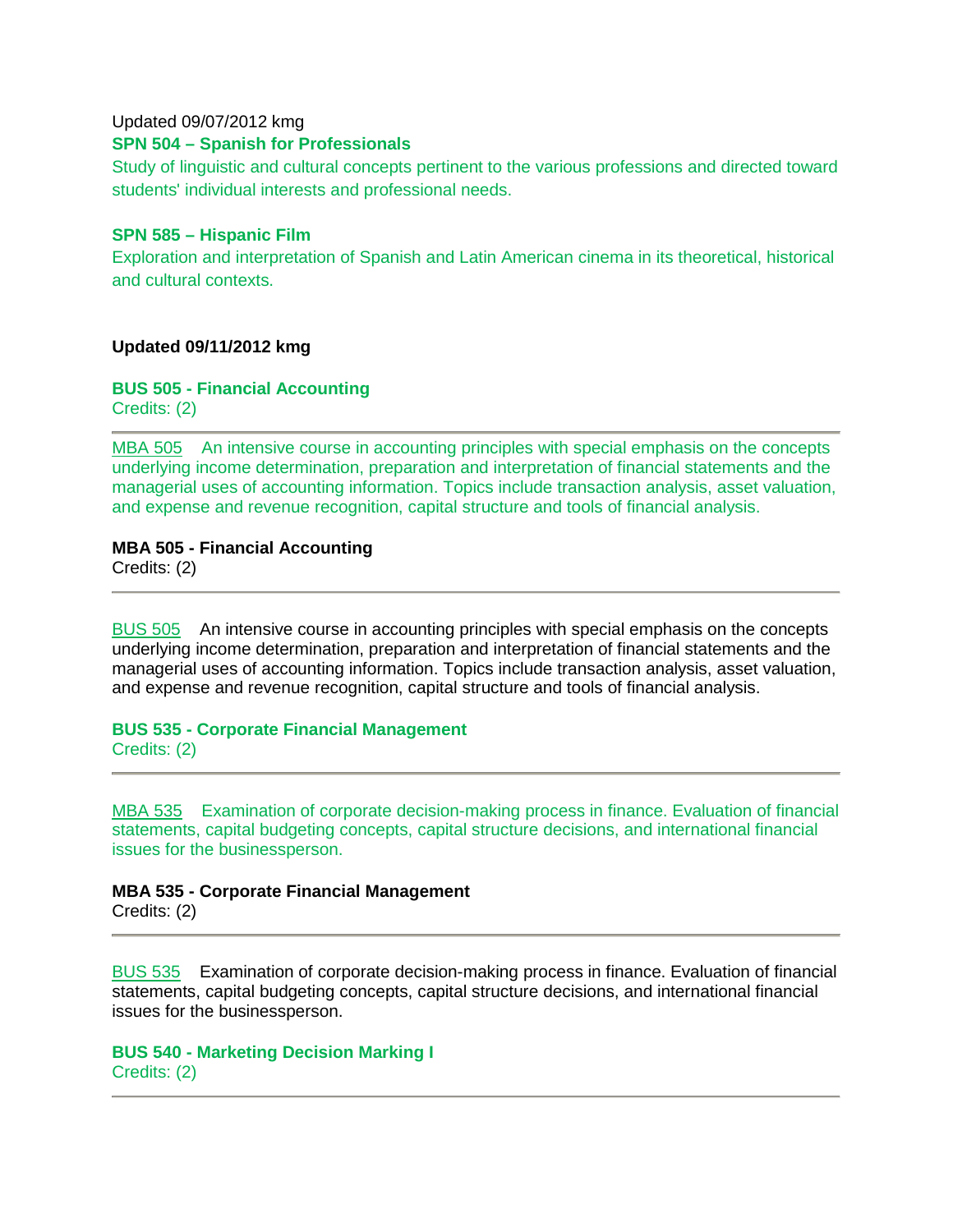[MBA 540](https://uncw.acalogadmin.com/preview/preview_course.php?courseoid=28979&catoid=10&preview#tt8842) An introduction to the principles of marketing and basic marketing methods and tools needed to make effective marketing decisions. Lectures and projects regarding new product development, customer relationship management, and other key marketing concepts will expose students to marketing principles and require them to formulate marketing tactics and strategies.

#### **MBA 540 - Marketing Decision Making I**

Credits: (2)

[BUS 540](https://uncw.acalogadmin.com/preview/preview_course.php?courseoid=17880&catoid=10&preview#tt5550) An introduction to the principles of marketing and basic marketing methods and tools needed to make effective marketing decisions. Lectures and projects regarding new product development, customer relationship management, and other key marketing concepts will expose students to marketing principles and require them to formulate marketing tactics and strategies.

# **BUS 559 - Management Foundations**

Credits: (2)

This course examines theories, research and concepts about the structure and processes of complex business organizations. Topics include organization design, decision making, strategic management, motivation, innovation/entrepreneurship, operations management, leadership, communication and stakeholder management. Emphasis is places on managing globalization, diverse workers, technology and social responsibility.

#### **MBA 529 - Managerial Economics**

Credits: (2)

Application of economic theory and methods to decision making within the firm. Topics include the analysis and estimation of demand, the optimal use of firm resources, pricing decisions, profitability and forecasting.

#### **MBA 539 - Financial Statement Analysis**

Credits: (2)

Financial statement analysis is investigated in the context of commercial lending and analysis, i.e. review of commercial and retail loan requests. Students who complete this course should have an enhanced ability to determine the credit quality of a loan request via financial statement analysis. Individual topics include the lending function of commercial banks and credit analysis.

#### **BUS 580 - Statistical Methods for Business**

Credits: (2)

MBA 510 A survey of statistical methods and techniques for the analysis of business data. Topics include descriptive and inferential statistical methods, statistical inference via hypothesis testing, probability theory, simple and multiple linear and nonlinear regression analysis.

#### **MBA 510 - Statistical Methods for Business**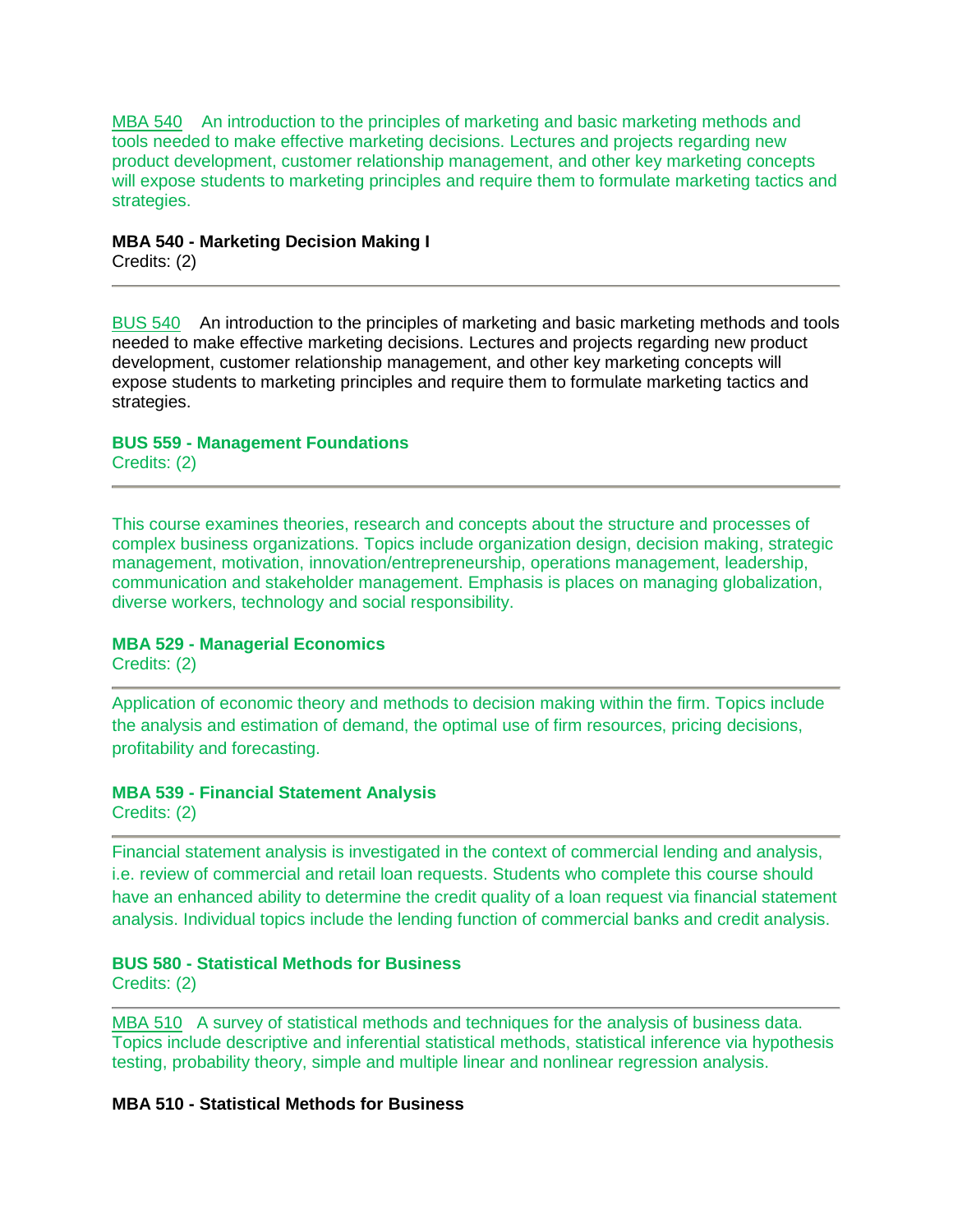[BUS 580](https://uncw.acalogadmin.com/preview/preview_course.php?courseoid=17864&catoid=10&preview#tt5378) A survey of statistical methods and techniques for the analysis of business data. Topics include descriptive and inferential statistical methods, statistical inference via hypothesis testing, probability theory, simple and multiple linear and nonlinear regression analysis.

**MBA 571 - Project Management Foundations** Credits: (3)

This course will focus on the key issues of project management. Projects are ubiquitous, they are everywhere and everyone does them. Project Management in any way helps to improve the change effects of society. As they pace of change has been increasing at an ever faster rate, effectively and efficiently managing change efforts is the only way organizations can survive in this modern world. In other words those organizations who take the lead in implementing project management capabilities consistently perform their projects better and are more competitive in general. Following this argument, future young professionals have to be able to understand and to some extend apply the basic principles of project management. Therefore this course is designed to help our students to start their career in business once they have finished their degree and to apply the project management foundations to developing a personal project plan for their course of study and future as a rising young executive.

#### **BUS 525 - Principles of MicroEconomics**

Credits: (2)

[MBA 525](https://uncw.acalogadmin.com/preview/preview_course.php?courseoid=28986&catoid=10&preview#tt9123) Analysis of the cost structure faced by business firms and the structure of the output and resource markets in which they operate.

#### **MBA 525 - Principles of MicroEconomics**

Credits: (2)

[BUS 525](https://uncw.acalogadmin.com/preview/preview_course.php?courseoid=17872&catoid=10&preview#tt6725) Analysis of the cost structure faced by business firms and the structure of the output and resource markets in which they operate.

CMR 526 Title Change CMR 524 Title Change EDL 526 Title Change EDL 522 Title Change/Credit hour change EDL 514 Title Change/Credit hour change EDL 513 Title Change EDL 574 Title Change INT 594 Credit hours change 1-12 to 9 EDL 599 Title Change Thesis in Education to Thesis II EDL 660 New Course

10 22 2012 kmg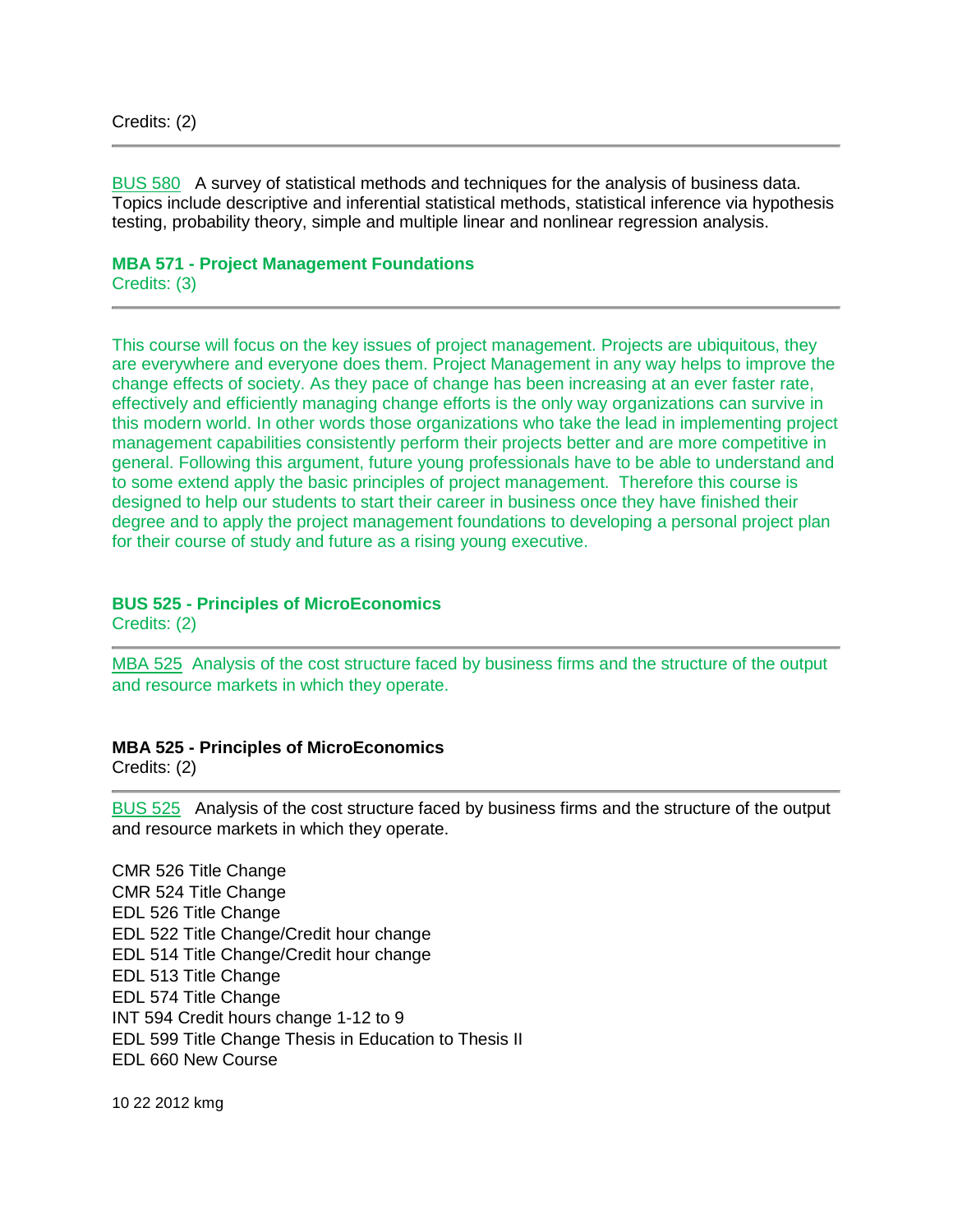#### **EDL 660 - Leadership in Mathematics Education**

Credits: (3)

Examines best practices in teaching of mathematics as it relates to curriculum, instruction, and assessment through the lens of district and school leadership. This leadership will involve an understanding of how students learn math with understanding, practices that support student conceptual understanding, and effective use of data to inform instruction.

#### **EDL 647 - STEM Leadership in Schools and Districts**

Credits: (3)

This course examines the area of Science, Technology, Engineering, and Mathematics (STEM) as it relates to curriculum, instruction, and leadership in schools and districts. This leadership would involve knowledge of the curriculum, resource allocation, sustainability and dissemination.

#### **EDL 646 - Global Educational Achievement: Comparative Analyses**

Credits: (2)

Introduces students to comprehensive assessments of student well-being dimensions in economically developed countries. Assists students in understanding current national and international educational achievement levels and its correlation with a strong economy and a high quality of life.

#### **EDL 645 - Learning-Centered Leadership**

Credits: (3)

This course examines a foundational approach to coaching, mentoring, professional development, and leadership through a district and school leadership lens. Participants will be equipped to work with and empower educational stakeholders to enhance student learning.

#### **GGY 594 - Teaching Practicum in GIS and Remote Sensing**

Credits: (1-3)

A practical experience in teaching GIS and/or remote sensing where the student further develops their applied geography skills.

#### **STT 591 - Directed Individual Study**

Credits: (1-3)

The course is proposed to provide students wanting or needing advanced materials not covered in our existing program. This class will be specialized for the student(s) taking the course.

#### **EDL 611 - The Politics of Education: Historical Frameworks**

Credits: (3)

This course examines how curriculum, objectives and program sequence are shaped as much by broad societal agendas as by professional expertise and practice. Focuses on analysis of interactions among school district, local community, state and federal systems and their impact on educational leadership.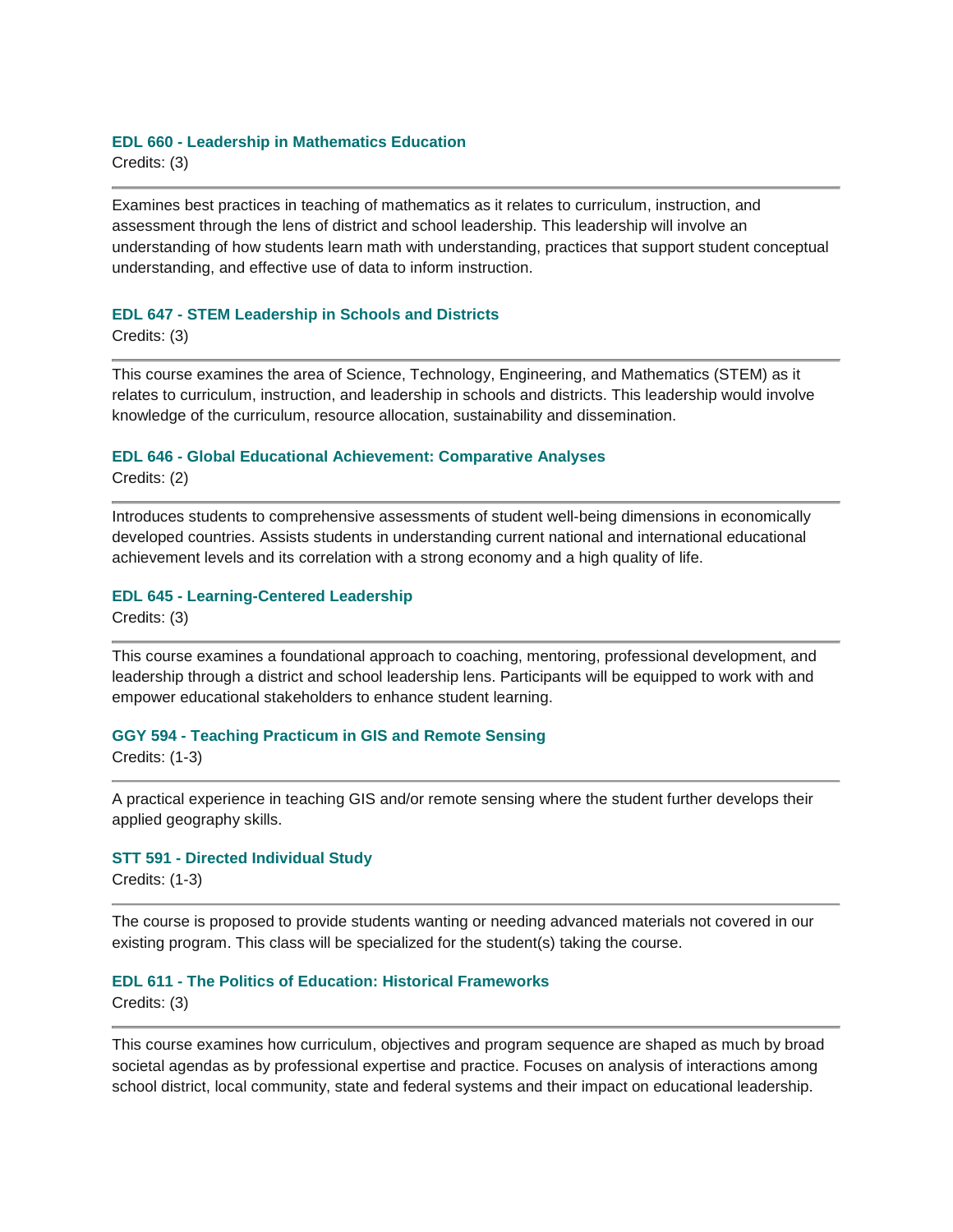#### **EDL 610 - Ethical Leadership and Decision Making**

Credits: (3)

Designed to promote students' purposeful inquiry for knowledge to be used for making ethical decisions. Applies ethical decision making to case studies reflecting current issues.

#### **EDL 609 - Organizational Development: Structure, Processes and Practices**

Credits: (3)

Provides students with the theory, knowledge and practices necessary to identify and understand the change processes involved in managing and sustaining organizations. Philosophical, ethical, social and economic issues impacting educational organizations will be identified for analysis and problem-solving.

# **EDL 605 - Social Foundations of Education**

Credits: (3)

This course is designed to explore the social, historical, philosophical, and cultural foundations of United States public education. Students will examine past and contemporary school practices, educational policy and the relationship between policy, identity and practice.

#### **10/24/2012 kmg**

# **EDL 570 - Internship: Leadership Applications I**

Credits: (5) **(6)**

Corequisite: [EDL 526](https://uncw.acalogadmin.com/preview/preview_course.php?courseoid=17458&catoid=10&preview#tt4139) with EDL 570. Field course work. MSA program members only. Required for all MSA members. Designed to provide opportunities to experiment in "real world" settings with ideas presented in other courses throughout the leadership program. Application and analysis of management practices occur under guidance of professionals.

#### **EDL 571 - Internship: Leadership Applications II** Credits: (5) **(6)**

Corequisite: [EDL 526](https://uncw.acalogadmin.com/preview/preview_course.php?courseoid=17459&catoid=10&preview#tt1214) with [EDL 570](https://uncw.acalogadmin.com/preview/preview_course.php?courseoid=17459&catoid=10&preview#tt6908) . Field course work. MSA program members only. Required for all MSA members. Designed to provide opportunities to experiment in "real world" settings with ideas presented in other courses throughout the leadership program. Application and analysis of management practices occur under guidance of professionals.

#### **EDL 601 – Introduction to Doctoral Studies Leadership Theory**

Credits: (3)

This course is designed as an introduction for school leaders for the doctorial program. Major themes of the course include an overview of the importance of logic, reasoning, reading, and writing; practicing data analysis and data-driven decision making; modeling and critiquing effective leadership dispositions; developing good research questions; studying the potential of emerging technologies, analyazint the future of the southeastern region of North Carolina; reviewing the 12 steps of the doctoral process and grasping the multiple roles/duties/responsibilities/realities of system-wide school leaders. **Introduce students to major historical leadership models. Students will compare and contrast leadership theories and models within the context of prevailing social, economic and political circumstances.**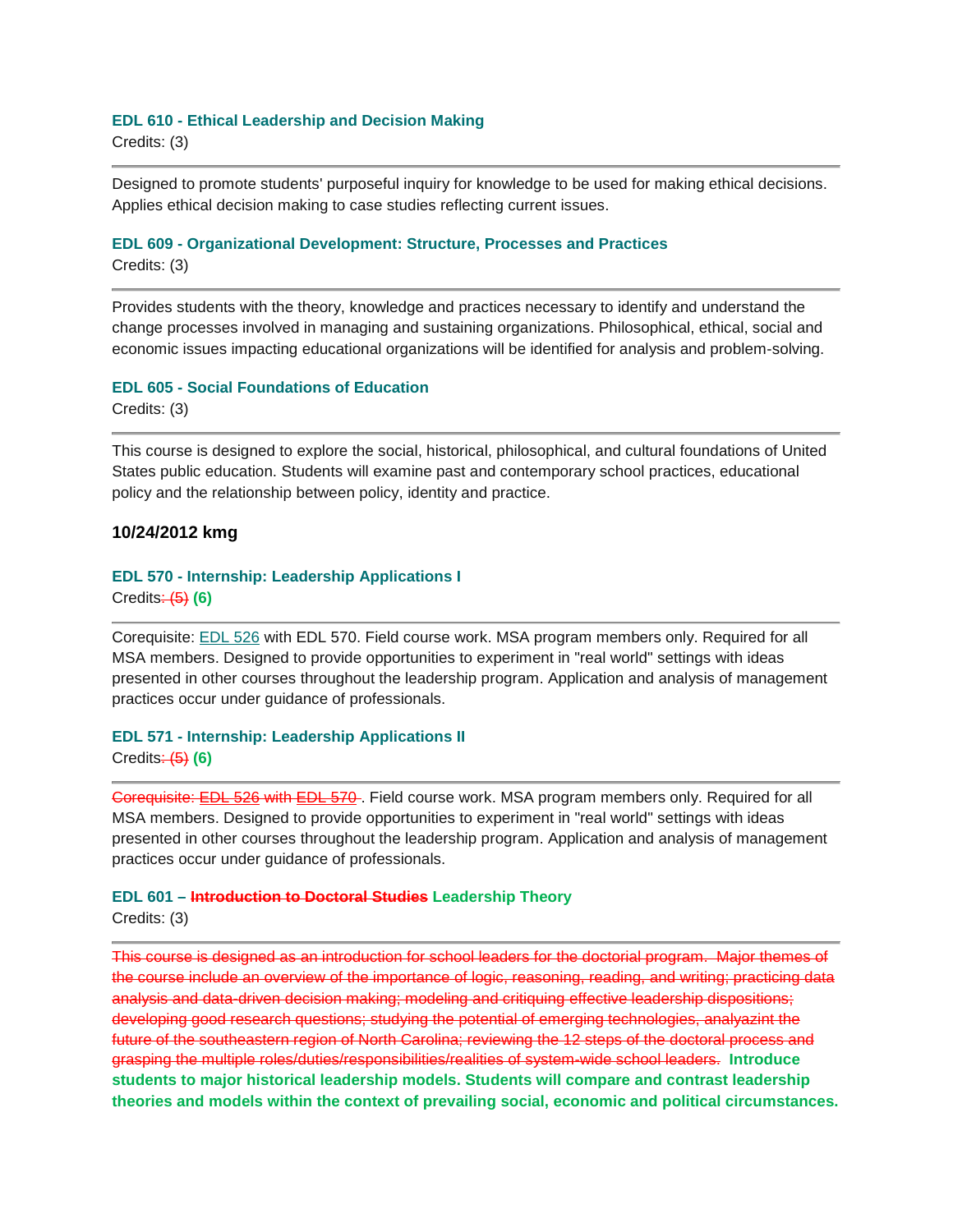#### **EDL 641 – Research I Applied Research**

Credits: (3)

This course is designed to provide an overview of research methods for educational leaders. Major themes of the course include theoretical and practical knowledge in statistics, scientifically-based assessments, and an introduction to qualitative research. The course will develop educational leaders' skills in data-driven decision making, critiquing studies, and using technologies to support valid and reliable research practices. **This course provides knowledge and skills for conducting applied research in educational settings. Major themes include key concepts of educational research, conducting literature reviews, research design, ethical considerations in conducting research, instrument development and data collection, quantitative and qualitative data analysis, action planning, and writing and reporting research results.**

**EDL 667 - Learning and Instruction Credits: (3)** 

**This course examines a foundational approach to learning and instruction to maximize student achievement. Instructional theories, models, applications, and innovative approaches will be examined in regards to teaching and learning.**

**EDL 569 - Internship: Pre-leadership Applications** Credits: (2)

Field course and classwork (250 hours). MSA program members only. Required for all part-time students and licensure only students. Experiences for students prepare them for in-field work and the subsequent 1000 hour internships. An introduction to school administration and supervision remain the focus for the field work. **This course is designed to provide the administrative intern with experience at one (or two) different level(s) (elementary, middle or high school) than the EDL 570- 571 placement. This course serves as an applications-based opportunity to engage in clinical observations under the in-the-field guidance of the school principal and university supervisor.**

**EDL 669 - Leadership and Literacy Credits: (3)** 

**This course prepares leaders to critically examine programs, policies, theory, and research to promote effective literacy practices at the school and district level.**

**EDL 668 - Innovations in Curriculum Credits: (3)** 

**This course is designed to develop capacity of educational leaders to engage others in and lead conversations and action around curricular reform.**

**EDL 665 – Curr Iss in ED Leadership Curriculum Studies** Credits: (3)

(Cross-listed for MSA and EdD students) Planned to provide 'cutting edge' topics, this course is designed to explore critical areas of interest and concern for school leaders. Current research and innovation drive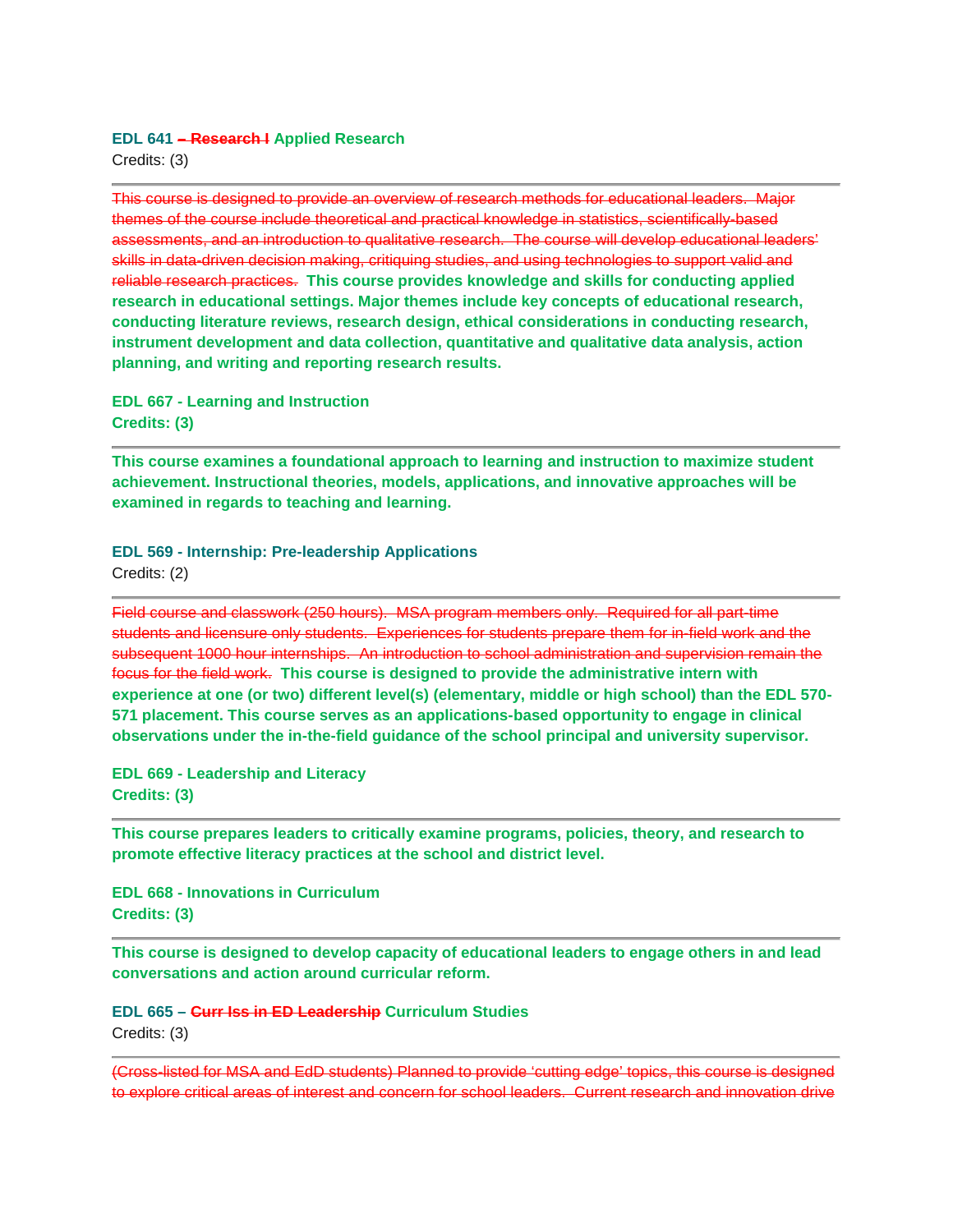the focus for exploration. **This course is intended to convey the importance of examining curriculum through a broad lens that includes historical, philosophical, cultural and political influences. Multiple models of curriculum inquiry and development will be explored. Course participants will critically analyze the problematic character of curriculum knowledge and practice.**

**MSC 598 - Research Credits: (1-3)** 

**Credit hours taken by students in pursuing their master's thesis research. May be taken more than once for credit, but for no more than 3 hours total.**

**NSG 512 CLR 512 - Advanced Pharmacotherapeutics**

Credits: (3)

Advanced pharmacotherapeutics provides the advanced practice nurse a rational basis for pharmacologic management of clients. The principles of pharmacology and the process of pharmacological reasoning for primary care of common acute and chronic illnesses will be presented. The core topics will examine advanced nursing roles in the management of pharmacotherapeutics for clients across the life-span in rural and urban underserved communities. **Pharmacotherapeutics is defined as the treatment of disease using drugs. Topics will include knowledge and tools needed by advanced clinical research students to understand diseases and medications being investigated in clinical protocols.**

EDL 598 - Thesis I Credits: (3)

Prerequisites: [EDL 523](https://uncw.acalogadmin.com/preview/preview_course.php?courseoid=29001&catoid=10&preview#tt3817) , at least 18 additional hours towards completion of the master's degree, and permission of instructor required. This course is designed to support CIS students in the development of the first three chapters of their theses.

11/01/2012 kmg

**EDL 643 – Research III Quantitative Research**

Credits: (3)

This course is designed to serve as an advanced research practicum. The course will focus on advanced research skills linked to the candidate's proposed dissertation study. Prerequisite EDL 641. Provides knowledge and skills in applied statistics. Focus is for students to be able to appropriately approach statistical problems in their professional setting.

#### **EDL 642 – Research II Program Evaluation**

Credits: (3)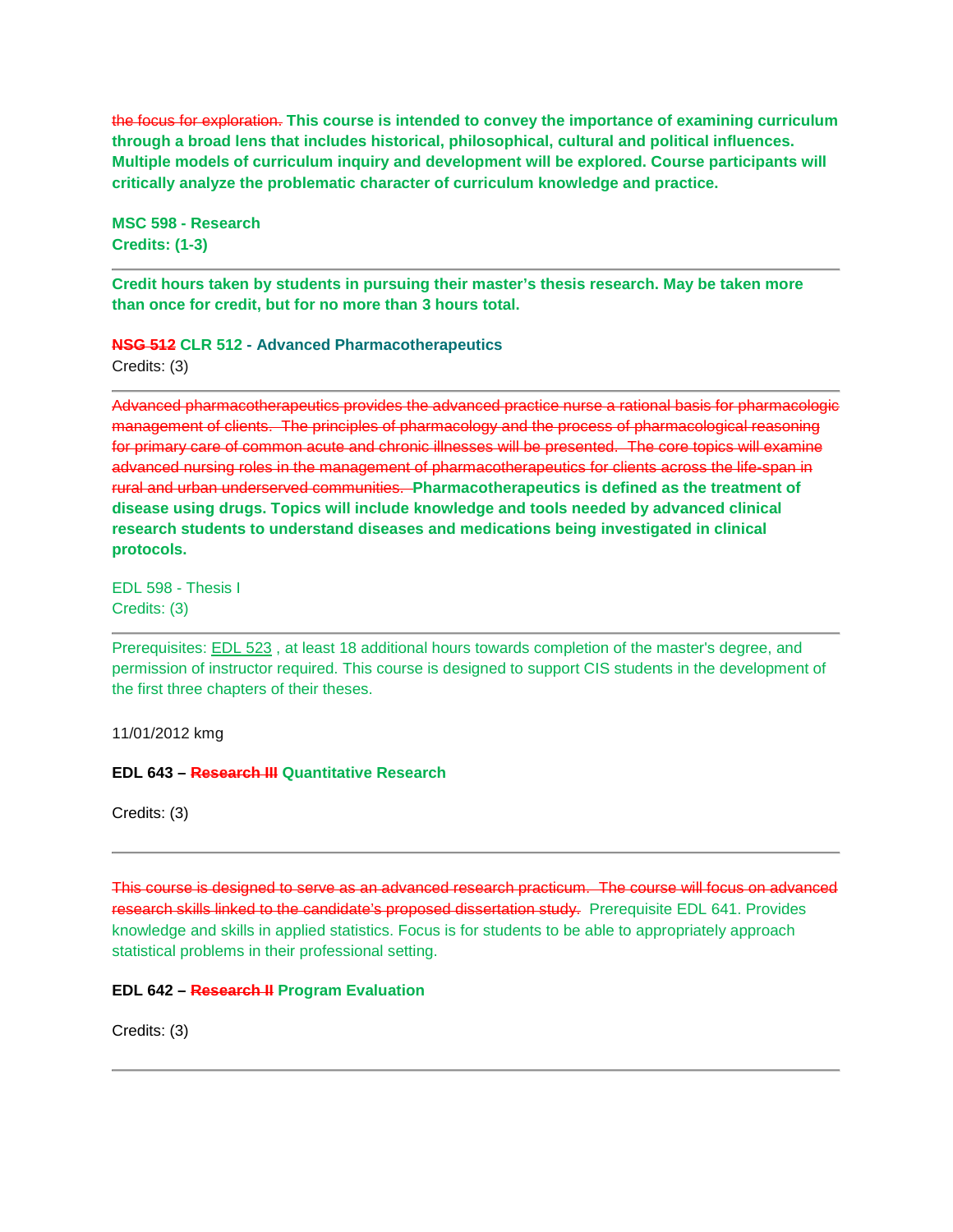This course is designed to study and apply quantitative and qualities research methodologies. The course will develop school leaders' skills in developing research designs, conducting quantitative and qualitative investigations, and analyzing, interpreting, and reporting research results. Prerequisite EDL [641.](https://uncw.acalogadmin.com/preview/preview_course.php?courseoid=17481&catoid=10&preview#tt8926) Provides knowledge and skills for conducting program evaluation. Components include evaluation theories and approaches for conducting evaluations; evaluation planning and implementation; tests and measurement; and guidelines for conducting program evaluations, including The Program Evaluation Standards and the American Evaluation Association's Guiding Principles for Evaluators.

#### **EDL 644 – Doctoral research and Capstone Seminar Qualitative Research**

Credits: (3)

This course is designed as a culminating seminar for candidates nearing the data analysis phase of their dissertations. In addition to collaborative support for the dissertation process, the seminar will include preparing for the defense, submitting conference presentations proposals, writing for publication, developing a curriculum vitae and job searching. Prerequisite EDL 641. This course provides knowledge and skills in qualitative methods commonly used in educational settings. Major components of the course include qualitative theoretical/conceptual frameworks, research designs, instrument development and data collection procedures, data analysis and interpreting and reporting results.

11/26/2012 kmg

#### **EVS 557 - D - Environmental Site Assessment**

Credits: (3)

Study of ASTM guidelines for environmental site assessment. Emphasis on historic overview, regulations, and preparation methods associated with environmental site assessment. Lecture and field trips.

12/18/2012 kmg

BUS 512 - Information Systems & Technology

Credits: (2)

[MBA 512](https://uncw.acalogadmin.com/preview/preview_course.php?courseoid=29010&catoid=10&preview#tt4526) The role of information systems and technology in business. Hardware, software, and communications issues are examined. Databases, enterprise resource planning systems, and other overarching applications are analyzed. Ethical issues of privacy and piracy are discussed.

#### **MBA 512 - Information Systems and Technology**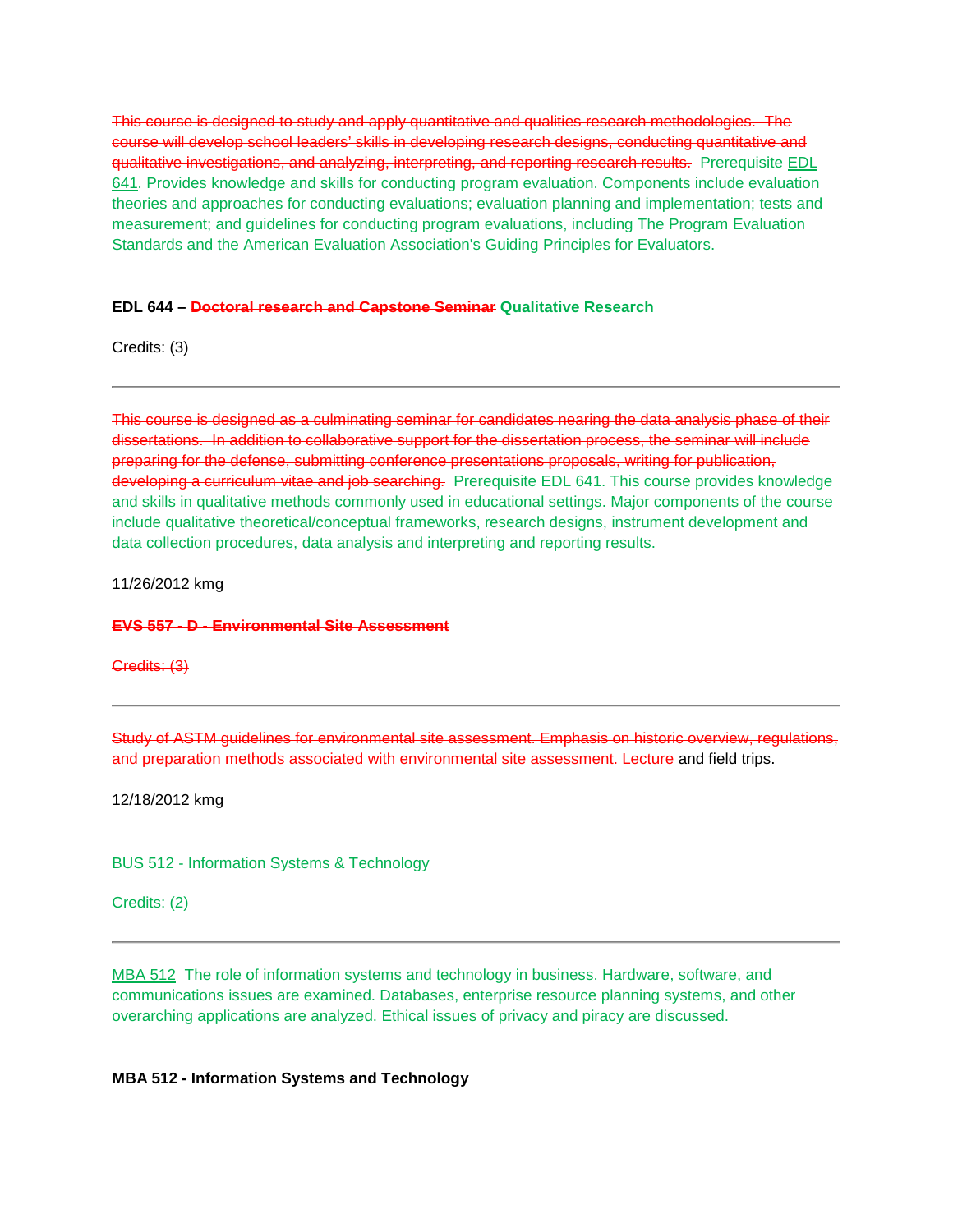**[BUS 512](https://uncw.acalogadmin.com/preview/preview_course.php?courseoid=17866&catoid=10&preview#tt2784)** The role of information systems and technology in business. Hardware, software, and communications issues are examined. Databases, enterprise resource planning systems, and other overarching applications are analyzed. Ethical issues of privacy and piracy are discussed.

#### **01/10/2013 KMG**

**CMR 599 - Thesis**

Credits: (3)

Students completing the M.A. in Conflict Management and Resolution will have the option of writing a thesis in their concentration of study; National and International Security, or Domestic, Social and Organizational Conflict Transformation. Students will recruit a committee of three, including a Supervisor and defend the thesis at the end of the semester.

#### **CMR 539 - Mediation in the Community**

Credits: (3)

Mediation practitioners provide a wide variety of services in the community ranging from Family and Divorce Mediation, including custody, visitation, support and equitable distribution to mediating workplace disputes involving Title VII issues such as discrimination and sexual harassment. Students will learn about the range of practice modalities in the community including consumer-merchant disputes, homeowner-contractor issues, neighbor-to-neighbor disputes and Medicare case appeals. Professional mediators as guest speakers and illustrative case studies will provide examples of the practice modalities.

#### **CMR 537 - Hostage Crisis Negotiation**

Credits: (3)

A crisis in which hostages are involved can occur in either a planned situation when there are substantive demands and hostages are held as leverage or in a more spontaneous hostage barricade situation when there are no clear goals and hostages are held as victims. In either situation, proven techniques are employed to bring about a peaceful and non-violent resolution. The strategy for resolving high conflict/crisis situations includes a number of steps beginning with active listening and concluding with behavioral change. Principled Negotiation, the Breakthrough Strategy and the importance of saving face are incorporated into the process.

Students will learn strategies for resolving high conflict/crisis situations including workplace violence scenarios, domestic violence disputes, robberies, situations on college campuses, crises where hostages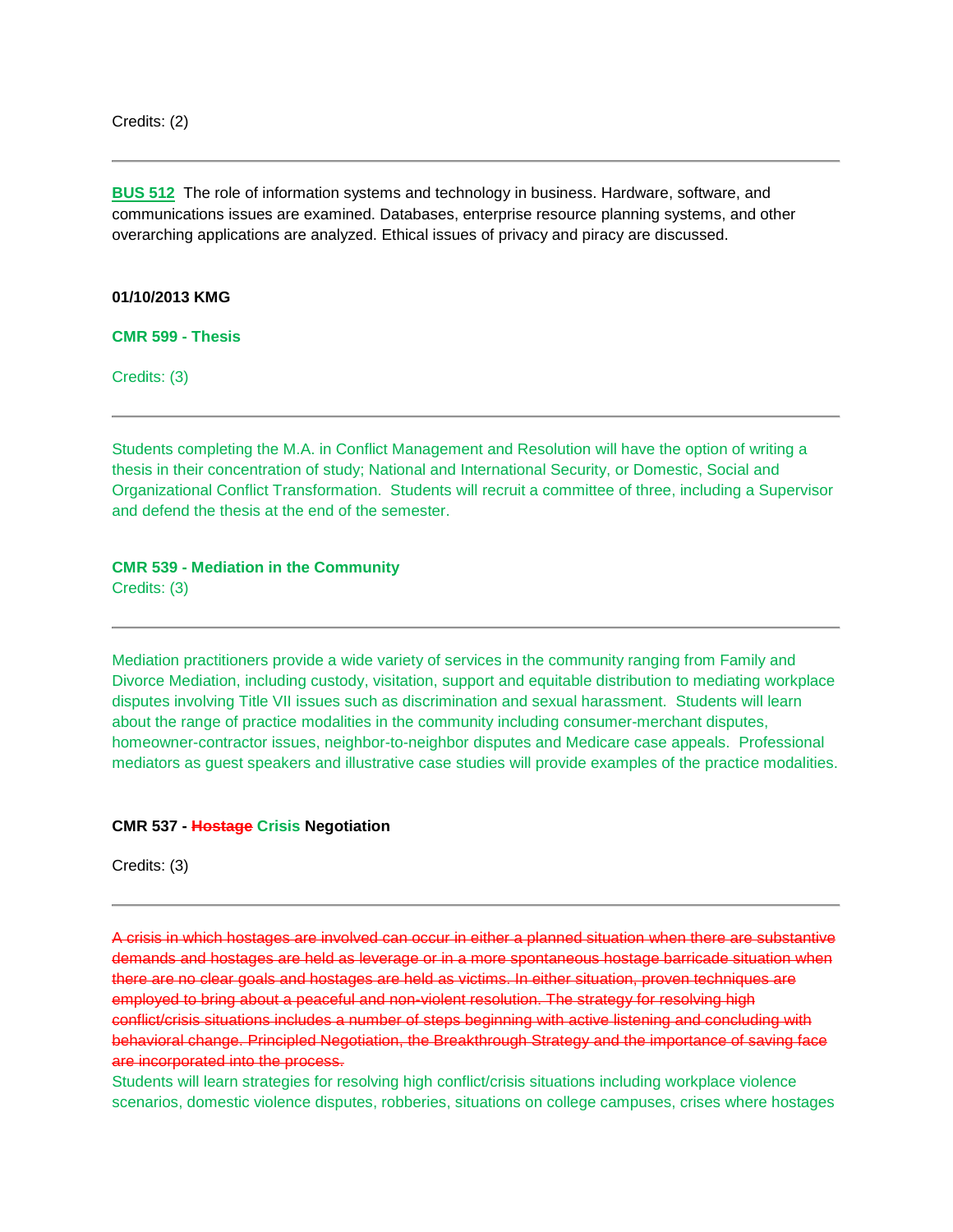are involved and other potentially dangerous situations. The course takes students through a number of steps in understanding how to resolve the different types of crises, beginning with active listening and concluding with behavioral change. Principled Negotiation, the Breakthrough Strategy and the importance of saving face are incorporated into the process.

BUS 580 – Inactivated 02/09/2013 kmg

#### **BUS 580 - D - Statistical Methods for Business**

Credits: (2)

[MBA 510](https://uncw.acalogadmin.com/preview/preview_course.php?courseoid=28985&catoid=10&preview#tt4761) A survey of statistical methods and techniques for the analysis of business data. Topics include descriptive and inferential statistical methods, statistical inference via hypothesis testing, probability theory, simple and multiple linear and nonlinear regression analysis.

#### **MBA 510 Removed cross listed course BUS 580 02/09/2013 kmg**

#### **MBA 510 - Statistical Methods for Business**

Credits: (2)

BUS 580 A survey of statistical methods and techniques for the analysis of business data. Topics include descriptive and inferential statistical methods, statistical inference via hypothesis testing, probability theory, simple and multiple linear and nonlinear regression analysis.

#### **BUS 591 - Directed Independent Study 02/09/2013 kmg**

Credits: (3)

Directed individual study with approval of the BFC Director.

#### **CHM 512 – Nuclear Magnetic Resonance Spectroscopy Mass Spectrometry and Nuclear Magnetic Resonance Spectroscopy 02/09/2013 kmg**

Credits:  $(2)$  (3)

Prerequisite: Two semesters of organic chemistry. Interpretation and acquisition of proton and carbon, one and two dimensional NMR spectra. Molecular structure elucidation of organic molecules using NMR spectroscopy. One hour of lecture and two hours of lab per week.

Pre-requisite: [CHM 211](https://uncw.acalogadmin.com/preview/preview_course.php?courseoid=17294&catoid=10&preview#tt7780) - CHM 212 or equivalent

Introduction to advanced structural elucidation techniques using advanced mass spectrometry and NMR.

#### **CHML 512 - Mass Spectrometry and Nuclear Magnetic Resonance Spectroscopy Lab 02/09/2013 kmg**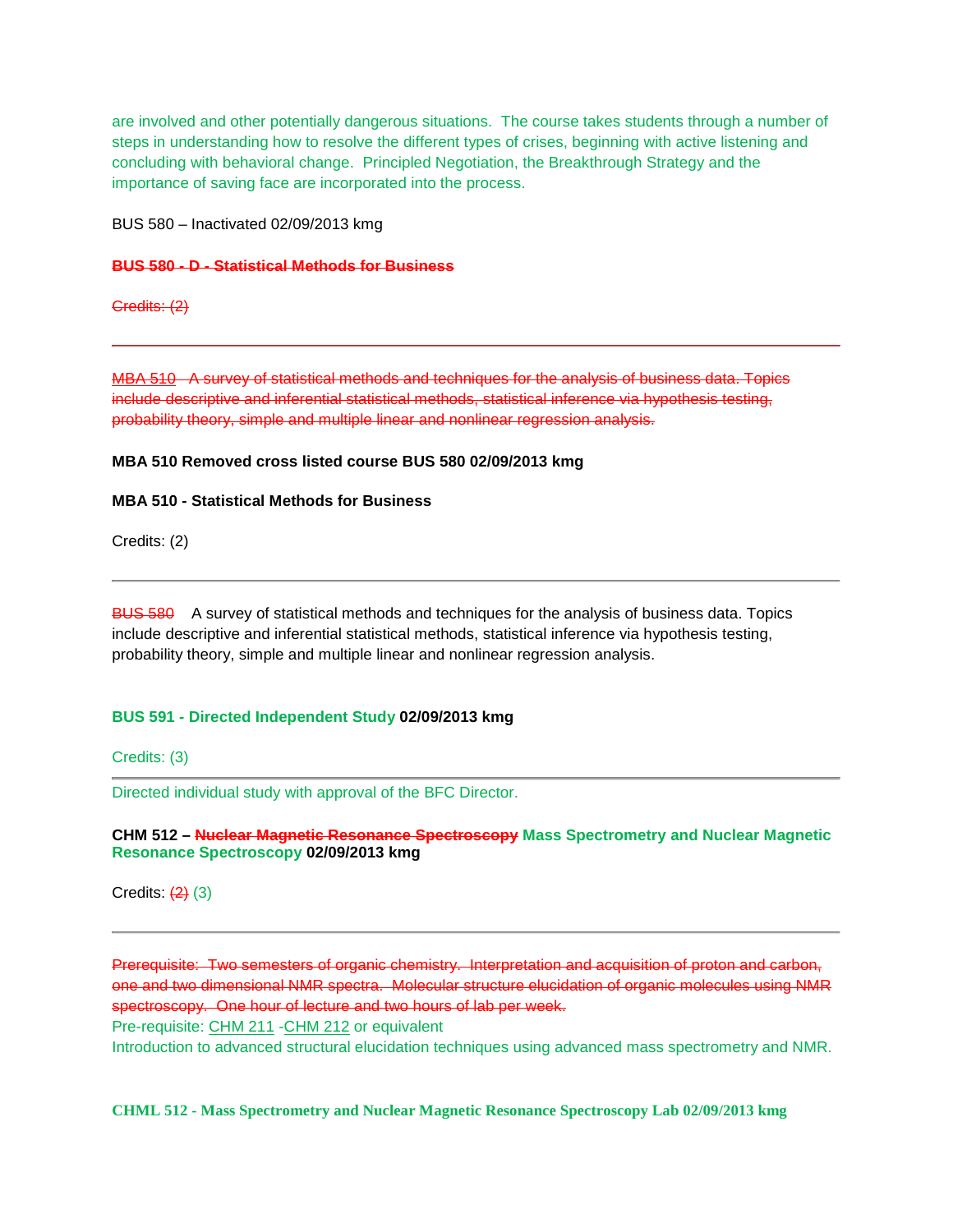Prerequisite: [CHM 211 -](https://uncw.acalogadmin.com/preview/preview_course_nopop.php?catoid=10&coid=18258) CHM 212 or equivalent. Corequisite: [CHM 512.](https://uncw.acalogadmin.com/preview/preview_course.php?courseoid=29107&catoid=10&preview#tt255) Application of advanced structural elucidation techniques using advanced mass spectrometry and NMR.

#### **COM 595 - Special Topics in Communication Studies 02/09/2013 kmg**

Credits: (1-3)

Graduate level exploration of communication topics, issues, themes and perspectives. Details of specific courses available through graduate school or instructor listed with course. Consent of instructor required.

# **M.A. Criminology and Public Sociology 10/19/2012 kmg Degree Requirements**

- 1. The program requires a minimum of 33 34 semester hours of graduate study.
- 2. All students must complete a minimum of  $2728$  semester hours of course work plus six (6) hours of either internship [\(CRM 598](https://uncw.acalogadmin.com/preview/preview_program.php?catoid=10&progoid=936&preview#tt2965) [/SOC 598](https://uncw.acalogadmin.com/preview/preview_program.php?catoid=10&progoid=936&preview#tt954) ) or thesis [\(CRM 599](https://uncw.acalogadmin.com/preview/preview_program.php?catoid=10&progoid=936&preview#tt417) [/SOC 599](https://uncw.acalogadmin.com/preview/preview_program.php?catoid=10&progoid=936&preview#tt6325) ).
- 3. Only six (6) hours of graduate coursework outside the department will count towards graduate degree credit requirements.
- 4. Students may elect between an internship option [CRM 598](https://uncw.acalogadmin.com/preview/preview_program.php?catoid=10&progoid=936&preview#tt4013) [/SOC 598](https://uncw.acalogadmin.com/preview/preview_program.php?catoid=10&progoid=936&preview#tt7754) (6 hours) or a thesis option [CRM 599](https://uncw.acalogadmin.com/preview/preview_program.php?catoid=10&progoid=936&preview#tt8175) [/SOC 599](https://uncw.acalogadmin.com/preview/preview_program.php?catoid=10&progoid=936&preview#tt7307) (6 hours). Each student must successfully, orally, defend a thesis or internship proposal prior to registering for thesis or internship hours.
- 5. Each student must pass an oral defense of either the thesis or internship.
- 6. All students are required to take 16 hours of core coursework: [CRM](https://uncw.acalogadmin.com/preview/preview_program.php?catoid=10&progoid=936&preview#tt379)  [500](https://uncw.acalogadmin.com/preview/preview_program.php?catoid=10&progoid=936&preview#tt379) [/SOC 500](https://uncw.acalogadmin.com/preview/preview_program.php?catoid=10&progoid=936&preview#tt9279) , [CRM 502](https://uncw.acalogadmin.com/preview/preview_program.php?catoid=10&progoid=936&preview#tt4344) [/SOC 502](https://uncw.acalogadmin.com/preview/preview_program.php?catoid=10&progoid=936&preview#tt3285) , [CRM 503](https://uncw.acalogadmin.com/preview/preview_program.php?catoid=10&progoid=936&preview#tt4052) [/SOC 503](https://uncw.acalogadmin.com/preview/preview_program.php?catoid=10&progoid=936&preview#tt5349) , [CRM](https://uncw.acalogadmin.com/preview/preview_program.php?catoid=10&progoid=936&preview#tt5946)  [504](https://uncw.acalogadmin.com/preview/preview_program.php?catoid=10&progoid=936&preview#tt5946) [/SOC 504](https://uncw.acalogadmin.com/preview/preview_program.php?catoid=10&progoid=936&preview#tt1725) , [CRM 505](https://uncw.acalogadmin.com/preview/preview_program.php?catoid=10&progoid=936&preview#tt6795) [/SOC 505](https://uncw.acalogadmin.com/preview/preview_program.php?catoid=10&progoid=936&preview#tt7054) and either [CRM 561](https://uncw.acalogadmin.com/preview/preview_program.php?catoid=10&progoid=936&preview#tt3490) [/SOC 561](https://uncw.acalogadmin.com/preview/preview_program.php?catoid=10&progoid=936&preview#tt1628) or [SOC 508](https://uncw.acalogadmin.com/preview/preview_program.php?catoid=10&progoid=936&preview#tt4008) .
- 7. All students are required to take the Qualifying Oral Exam Assessment near the end of completion of the first 9 hours of MA study. The purpose of the qualifying exam assessment is to: 1) assess the candidate's status in the program; 2) have the candidate declare a concentration in either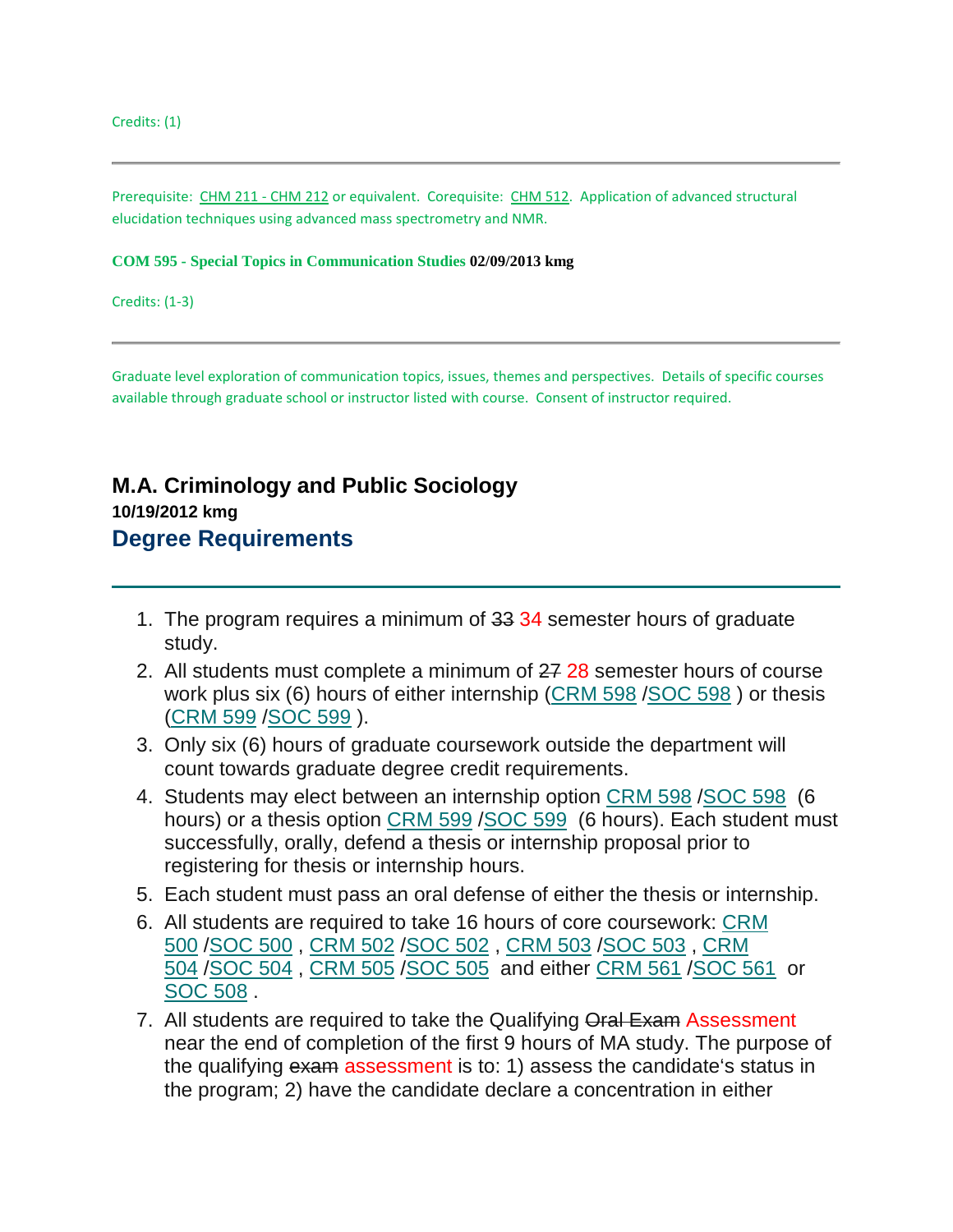criminology or public sociology; 3) have the candidate design a course of study for the remainder of the program, with the assistance of graduate faculty.

- 8. Students must earn a "B" or above in all graduate courses taken to earn graduate credit in the program.
- 9. Transfer work must be equivalent to a "B" or better, and courses must be acceptable to the student's advisory committee. A minimum of 27 semester hours of graduate study must be completed in residence.
- 10. This program shall be completed within five years of the date of first registration for graduate study.

**Required Courses: Six courses are required for all students. (18 16 credit hours)**

10/25/2012 kmg

# **Curriculum/Instruction Supervision, M.Ed.**

**E[Print-Friendly Page](https://uncw.acalogadmin.com/preview/preview_program.php?catoid=10&progoid=937&preview&print)** 

**Graduate Coordinator, Curriculum/Instruction Supervision:** [Dr. Willliam Sterrett](http://www.uncw.edu/gradschool/admissions/deadlines.html)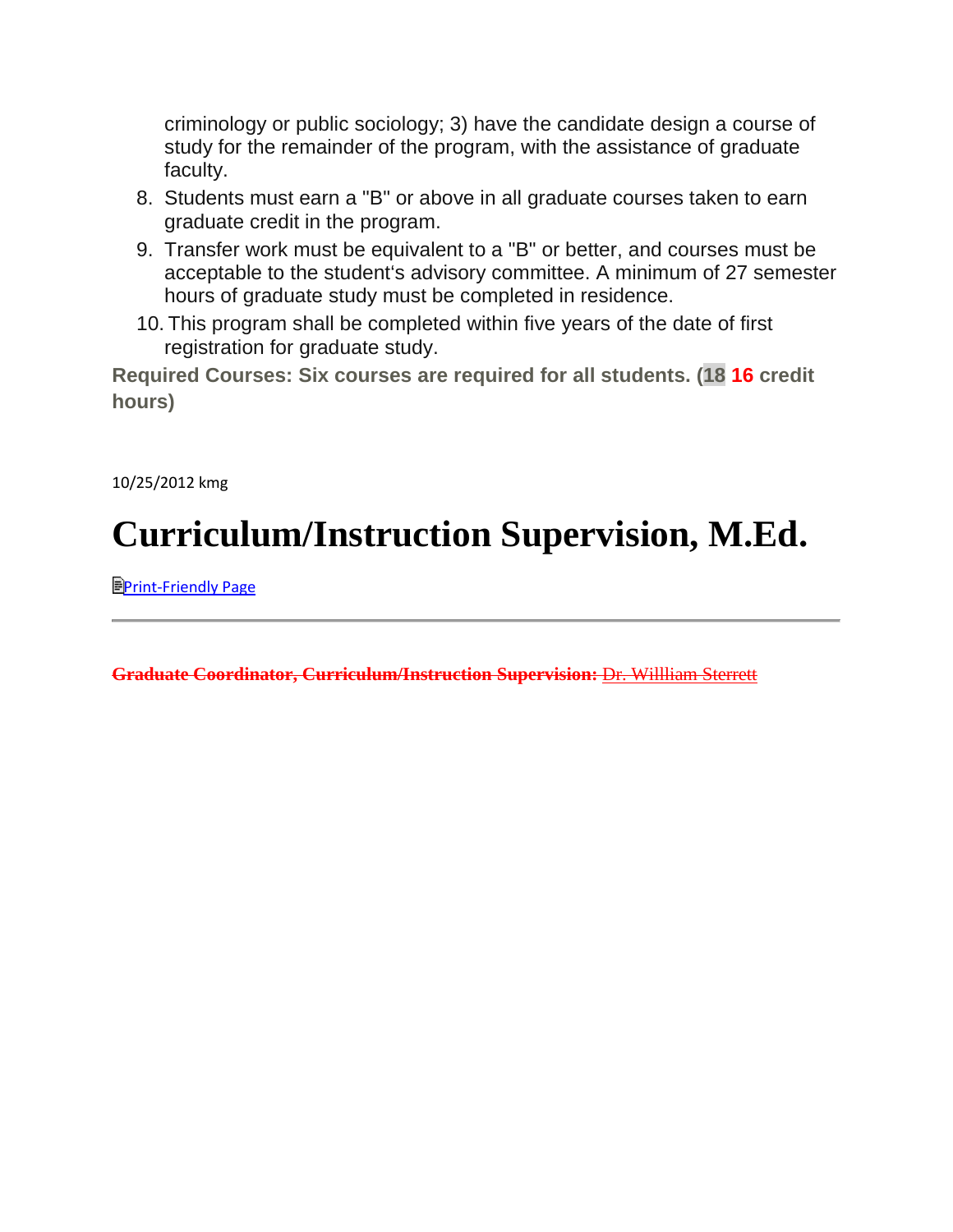#### **Admission Requirements**

Applicants seeking admission to the (M.Ed.) graduate program are required to submit the following to the Graduate School:

- 1. An application for graduate admission
- 2. Official copies of transcripts of all college work (undergraduate and graduate)
- 3. Official scores on the Miller Analogies Test or the Graduate Record Exam
- 4. Three recommendations by individuals in relevant professional fields (employers, professors, supervisors)
- 5. A 2-3 page typed letter of application which includes a description of the applicant's professional goals, educational interests in pursuing graduate study, and philosophy of teaching.

The criteria for graduate admissions decisions include:

- 1. A grade average of "B" in the undergraduate major
- 2. Satisfactory scores on the Miller Analogies Test or the Graduate Record Exam
- 3. Satisfactory letters of recommendation from appropriate references
- 4. Satisfactory writing skills indicated by the letter of application

Admissions decisions are based upon several factors and where other indicators of success warrant, individuals who fall below the established criteria in one of the areas may be considered for admission.

In addition to the general requirements, applicants to the program in elementary education are required to hold, or be qualified to hold, North Carolina Class "A" teacher licensure in early childhood education, intermediate education, or elementary education. Applicants to the program in middle grades education are required to hold, or be qualified to hold, North Carolina Class "A" teacher licensure in middle grades education. Applicants to the language and literacy program are required to hold, or be qualified to hold, North Carolina Class "A" elementary, middle grades, special education or secondary teacher licensure. Applicants to the curriculum /instruction supervision program must hold, or be qualified to hold North Carolina class "A" teacher licensure in the area of curricular emphasis. Applicants to the secondary education program are required to hold, or be qualified to hold, North Carolina Class "A" teacher licensure in English, history, mathematics, Spanish, or science at the secondary level.

Under exceptional circumstances, individuals who do not hold the specified teaching credential may be admitted. Such exceptions may be made in cases of otherwise qualified applicants who are engaged in relevant professional roles not requiring teacher certification and who may profit professionally from the type of advanced study offered at this institution. Examples of applicants for whom exceptions are appropriate include community college administrators and teachers. In such instances, the programs may be modified appropriately. However, upon completion of the graduate program individuals admitted under such exceptions are not qualified for the institution's recommendation for North Carolina Board of Education instructional or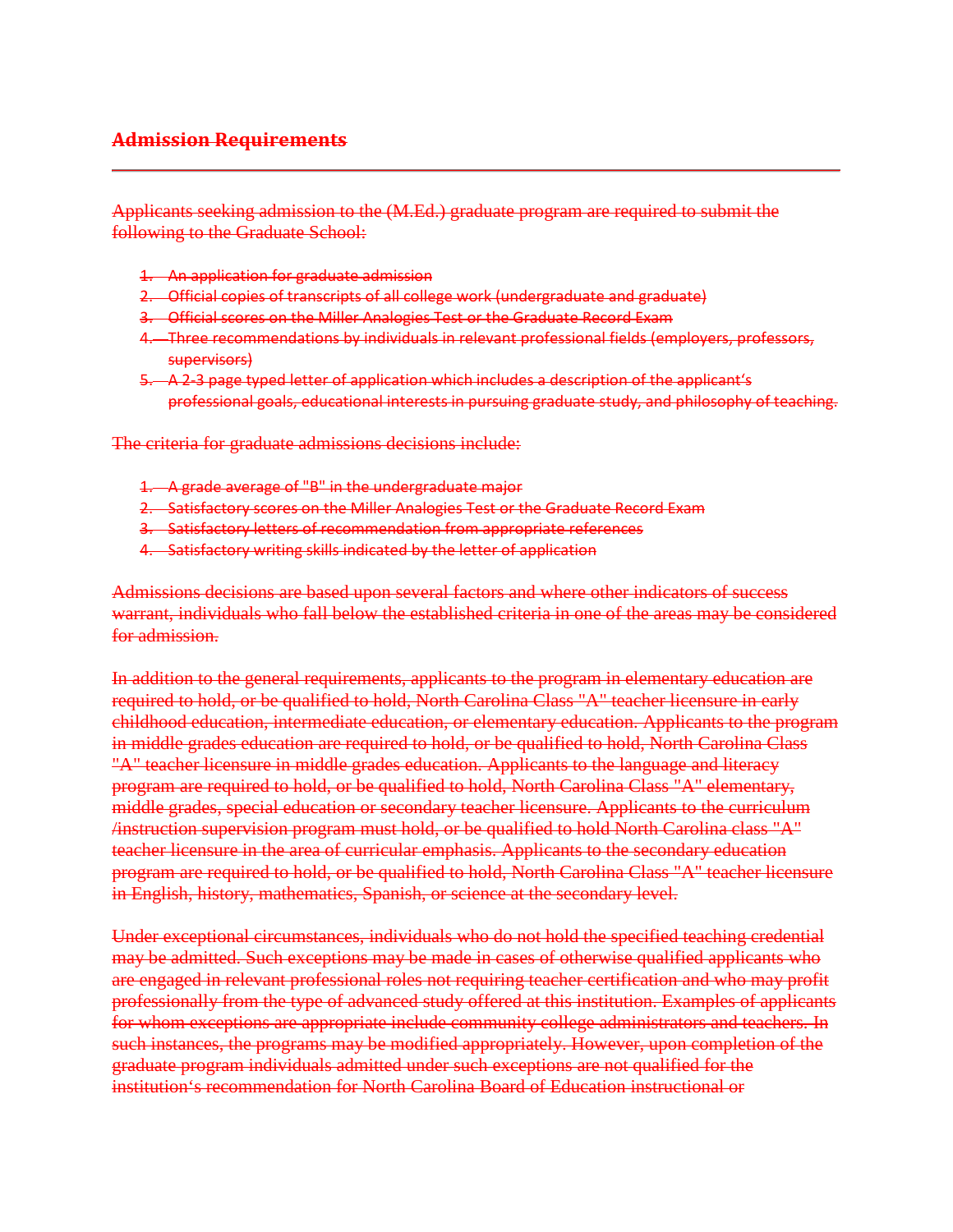administrative licensure.

Students who seek professional improvement or licensure renewal but do not intend to pursue a degree may register for graduate courses through procedures established for non–degree students. Those procedures are described in an earlier section of this catalogue. (NOTE: Licensure requirements change, and requirements must be adjusted to accommodate new mandated competencies and guidelines. Students should check with their advisors or the dean's office to keep informed of changes.)

#### **Degree Requirements**

The program leading to the Master of Education degree (M.Ed.) in curriculum/instruction supervision provides advanced professional training for individuals holding, or qualified to hold, North Carolina Class "A" teacher licensure in an academic area and three years of teaching experience. The program is designed to provide advanced study to prepare graduates to be effective school and district level curriculum and instructional leaders, and is appropriate for classroom teachers, building administrators, teacher educators, and other personnel who play a supervisory role in the professional development of others.

Based upon the view of the professional as a decision-maker and reflective practitioner, the program addresses the needs for conceptual and procedural bases for decision-making and specific alternatives within the student's anticipated area of professional practice. The 36 semester hour program consists of a set of core courses that are common with the school administration program, courses specific to a curriculum specialization area, and courses within the supervision program track. The PRAXIS ll exam in Educational Leadership: Administration and Supervision #10411 is required for licensure.

#### **Research Core (6 Hours Required)**

• EDL 523 - [Research in Education](https://uncw.acalogadmin.com/preview/preview_program.php?catoid=10&progoid=937&preview) Credits: (3)

• EDL 568 - [Program Design and Evaluation](https://uncw.acalogadmin.com/preview/preview_program.php?catoid=10&progoid=937&preview) Credits: (3)

#### **Curriculum (3 Hours Required)**

- EDL 530 [Curriculum, Instruction, and Assessment](https://uncw.acalogadmin.com/preview/preview_program.php?catoid=10&progoid=937&preview) Credits: (3) or
- EDL 520 [Instructional Development for School Leaders](https://uncw.acalogadmin.com/preview/preview_program.php?catoid=10&progoid=937&preview) Credits: (3)

#### **Instruction (3 Hours Required)**

• EDL 574 - [Action Research in Curriculum and Instruction](https://uncw.acalogadmin.com/preview/preview_program.php?catoid=10&progoid=937&preview) Credits: (3)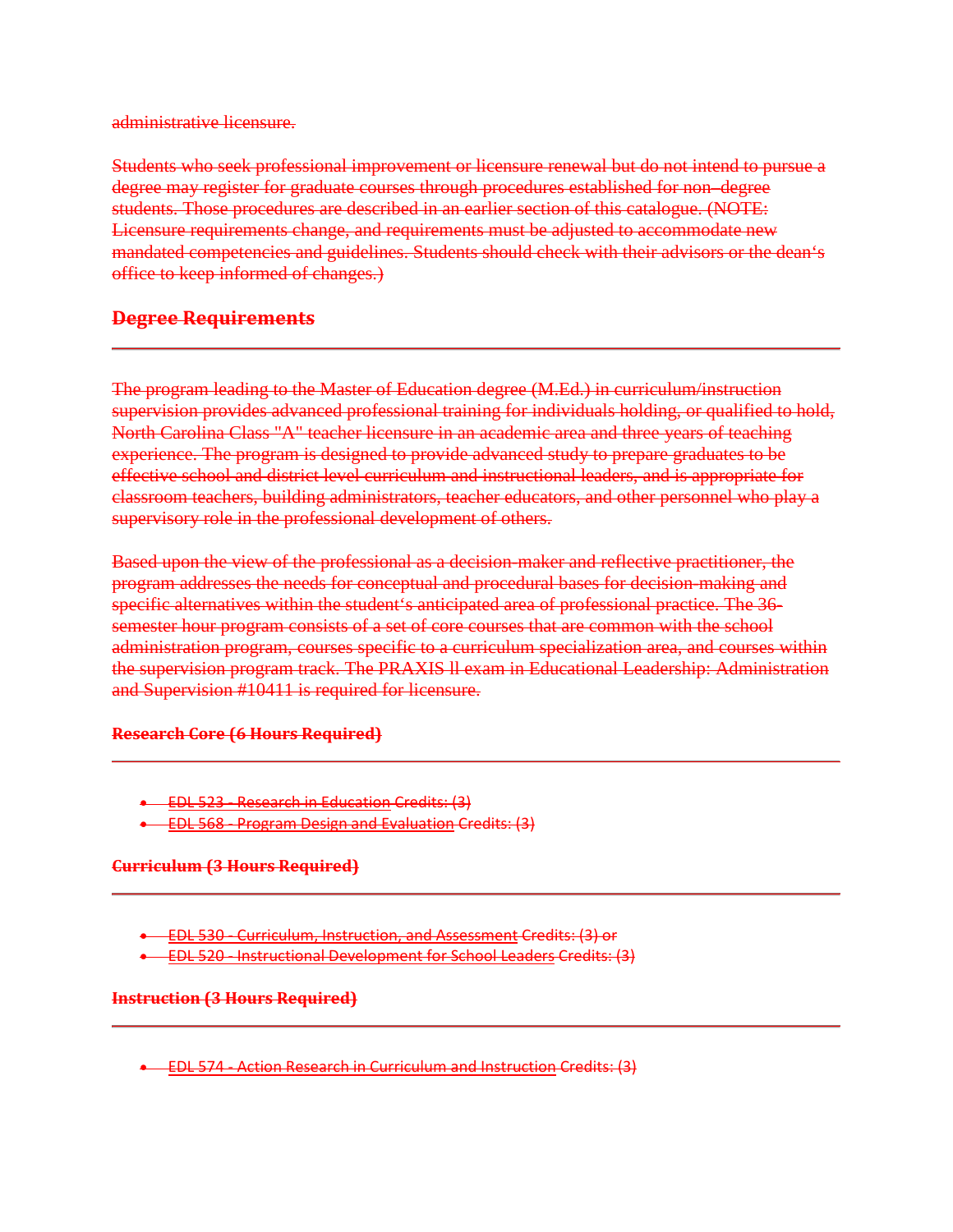#### **Supervision (9 Hours Required)**

- EDL 567 [Learning-Centered Supervision](https://uncw.acalogadmin.com/preview/preview_program.php?catoid=10&progoid=937&preview) Credits: (3)
- EDL 578 [Practicum in Developmental Instructional Supervision](https://uncw.acalogadmin.com/preview/preview_program.php?catoid=10&progoid=937&preview) Credits: (3)
- EDL 566 [Supervision and Teacher Evaluation](https://uncw.acalogadmin.com/preview/preview_program.php?catoid=10&progoid=937&preview) Credits: (3)

#### **CIS Electives (9 Hours Required)**

- EDL 513 [Organizational Theory and Leadership](https://uncw.acalogadmin.com/preview/preview_program.php?catoid=10&progoid=937&preview) Credits: (3)
- EDL 579 [Connecting Schools, Families, and Communities](https://uncw.acalogadmin.com/preview/preview_program.php?catoid=10&progoid=937&preview) Credits: (3)
- •
- EDL 508 [Professional Development and the Learning Leader](https://uncw.acalogadmin.com/preview/preview_program.php?catoid=10&progoid=937&preview) Credits: (3) or
- EDL 608 [Prof Develop & Learning](https://uncw.acalogadmin.com/preview/preview_program.php?catoid=10&progoid=937&preview) Leader Credits: (3)
- •
- EDL 581 [Comparative Studies in International Leadership](https://uncw.acalogadmin.com/preview/preview_program.php?catoid=10&progoid=937&preview) Credits: (3)
- EDL 583 [Global Perspectives on Curriculum and Supervision](https://uncw.acalogadmin.com/preview/preview_program.php?catoid=10&progoid=937&preview) Credits: (3)
- EDL 575 [Social Justice Issues in Curriculum and Instruction](https://uncw.acalogadmin.com/preview/preview_program.php?catoid=10&progoid=937&preview) Credits: (3)

#### **Thesis (6 Hours Required)**

• [EDL 599 -](https://uncw.acalogadmin.com/preview/preview_program.php?catoid=10&progoid=937&preview) Thesis ll Credits: (1-6)

# Updated Text

# **Curriculum/Instruction Supervision, M.Ed.**

Return to: [-Watson College of Education](http://catalogue.uncw.edu/content.php?catoid=10&navoid=456)

**Graduate Coordinator, Curriculum/Instruction Supervision** Dr. William Sterrett

# **Admission Requirements**

Applicants seeking admission to the (M.Ed.) graduate program are required to submit the following to the Graduate School:

- 1. An application for graduate admission
- 2. Official copies of transcripts of all college work (undergraduate and graduate). An average grade of "B" in the undergraduate major is recommended and proof of a bachelor's degree from an accredited college or university in this country or its equivalent in a foreign institution is required.
- 3. Official scores on the Miller Analogies Test or the Graduate Record Exam
- 4. Three recommendations from individuals who can attest to the qualifications of the applicant for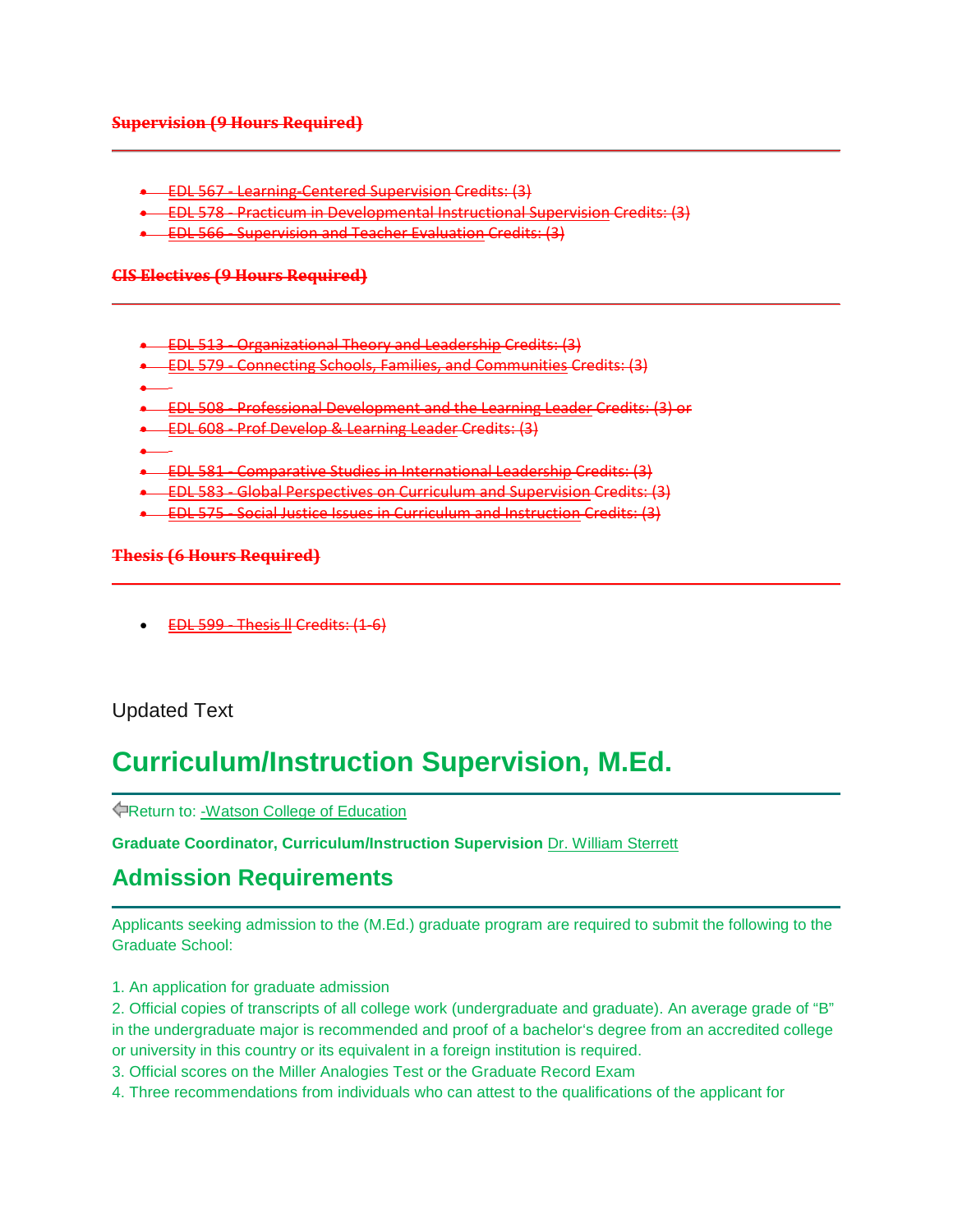admission to this program

5. A 2-3 page typed letter of application which includes a description of the applicant's professional goals, educational interests in pursuing graduate study, and philosophy of teaching.

Admissions decisions are based upon several factors and where other indicators of success warrant, individuals who fall below the established criteria in one of the areas may be considered for admission.

In addition to the general requirements, applicants must hold, or be qualified to hold North Carolina class "A" teacher licensure in the area of curricular emphasis.

Under exceptional circumstances, individuals who do not hold the specified teaching credential may be admitted. Such exceptions may be made in cases of otherwise qualified applicants who are engaged in relevant professional roles not requiring teacher certification and who may profit professionally from the type of advanced study offered at this institution. Examples of applicants for whom exceptions are appropriate include community college administrators and teachers. In such instances, the programs may be modified appropriately. However, upon completion of the graduate program individuals admitted under such exceptions are not qualified for the institution's recommendation for North Carolina Board of Education instructional or administrative licensure.

Students who seek professional improvement or licensure renewal but do not intend to pursue a degree may register for graduate courses through procedures established for non–degree students. Those procedures are described in an earlier section of this catalogue. (NOTE: Licensure requirements change, and requirements must be adjusted to accommodate new mandated competencies and guidelines. Students should check with their advisors or the dean's office to keep informed of changes.)

# **Degree Requirements Curriculum Instruction Supervision Specialization**

The program leading to the Master of Education degree (M.Ed.) in curriculum/instruction supervision provides advanced professional training for individuals holding, or qualified to hold, North Carolina Class "A" teacher licensure in an academic area and three years of teaching experience. The program is designed to provide advanced study to prepare graduates to be effective school and district level curriculum and instructional leaders, and is appropriate for classroom teachers, building administrators, teacher educators, and other personnel who play a supervisory role in the professional development of others.

Based upon the view of the professional as a decision-maker and reflective practitioner, the program addresses the needs for conceptual and procedural bases for decision-making and specific alternatives within the student's anticipated area of professional practice. The 36-semester hour program consists of a set of core courses that are common with the school administration program, courses specific to a curriculum specialization area, and courses within the supervision program track. The PRAXIS ll exam in Educational Leadership: Administration and Supervision #10411 is required for licensure.

# **Research Core (6 Hours Required)**

- EDL 523 [Research in Education](http://catalogue.uncw.edu/preview_program.php?catoid=10&poid=937&returnto=456) Credits: (3)
- EDL 568 [Program Design](http://catalogue.uncw.edu/preview_program.php?catoid=10&poid=937&returnto=456) and Evaluation Credits: (3)

# **Curriculum and Instruction (6 Hours Required)**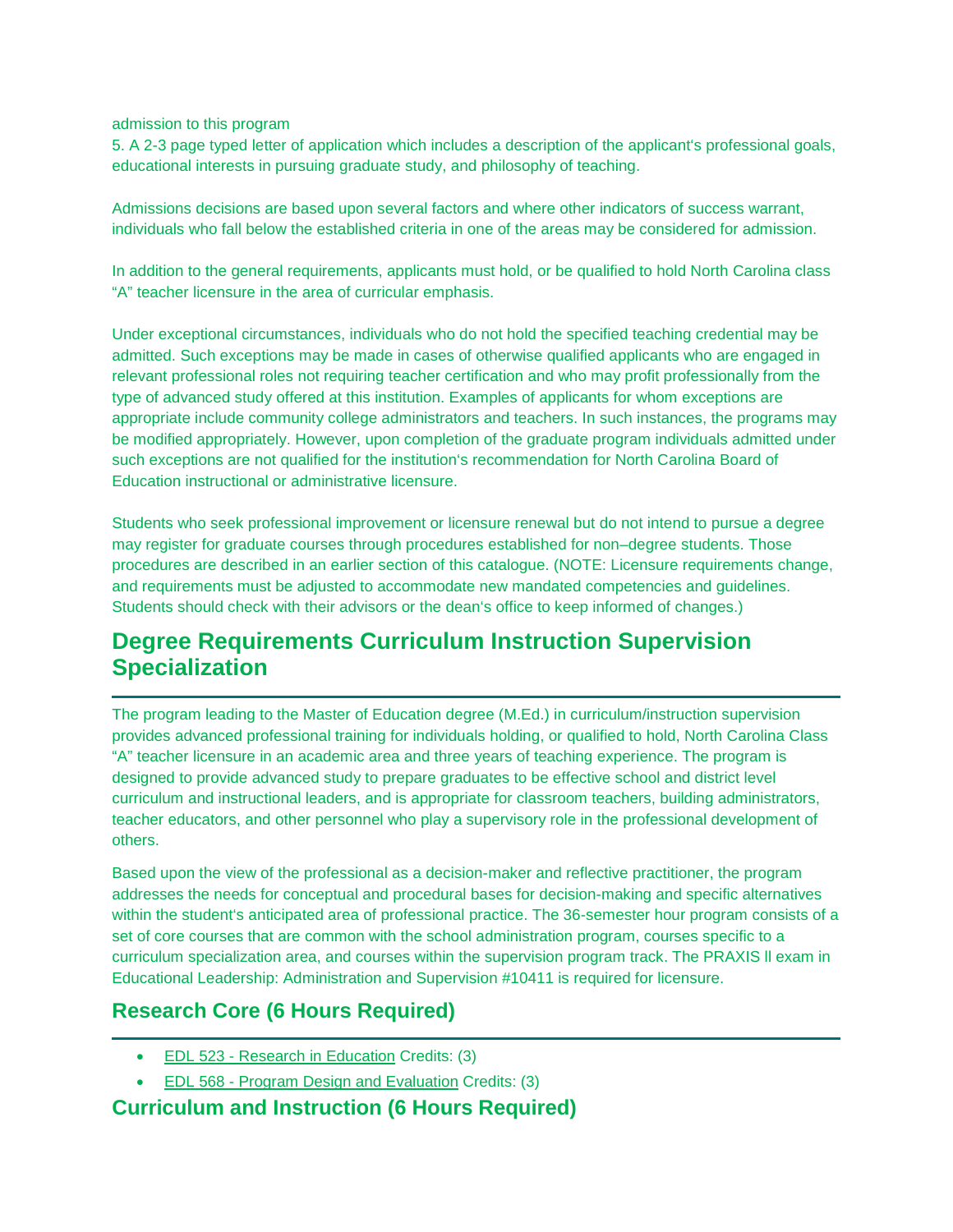- EDL 530 [Curriculum, Instruction, and Assessment](http://catalogue.uncw.edu/preview_program.php?catoid=10&poid=937&returnto=456) Credits: (3)
- EDL 574 [Action Research in Curriculum and Instruction](http://catalogue.uncw.edu/preview_program.php?catoid=10&poid=937&returnto=456) Credits: (3)

# **Supervision (6 Hours Required)**

- EDL 567 [Learning-Centered Supervision](http://catalogue.uncw.edu/preview_program.php?catoid=10&poid=937&returnto=456) Credits: (3)
- EDL 578 [Practicum in Developmental Instructional Supervision](http://catalogue.uncw.edu/preview_program.php?catoid=10&poid=937&returnto=456) Credits: (3)

# **Electives (12 Hours Required)**

Select in consultation with advisor

# **Thesis (6 Hours Required)**

- [EDL 598 -](http://catalogue.uncw.edu/preview_program.php?catoid=10&poid=937&returnto=456) Thesis I Credits: (3)
- [EDL 599 -](http://catalogue.uncw.edu/preview_program.php?catoid=10&poid=937&returnto=456) Thesis II Credits: (1-6)

# **Degree Requirements Higher Education Specialization**

The Master of Education (M.Ed.) program includes a specialization in Higher Education Leadership. This specialization is designed for people who wish to enter administrative and/or academic support roles in colleges and universities. It provides social, historical, philosophical, developmental, and international perspectives of postsecondary education. The program supports the Watson School of Education Conceptual Framework of developing highly competent professionals to serve in educational leadership roles.

The specialization in Higher Education Leadership requires a minimum of 36 credit hours including a practicum and electives. The practicum provides student interaction working in a university or community college administrative or student support office or program with the opportunity to connect theory to practice. Elective courses are selected from course offerings in Educational Leadership and other disciplines.

# **Higher Education Specialization Objectives**

• Understand the history and sociology of higher education, and organizational and student development theory.

- Advocate for the inclusion of practices and policies that represent the differences and diversity of postsecondary student, faculty, and staff populations.
- Think critically as a member of a complex and global society with responsibilities in postsecondary institutions.
- Effectively use data for assessment and decision-making, including the design and evaluation of effective postsecondary programs.
- Effectively use marketing, negotiation, and conflict resolution skills.
- Effectively use technology and distance learning, along with traditional communication methods

• Respond with innovative solutions to contemporary shifts and challenges in the higher education landscape, including social, political and economic changes which directly impact the higher education profession.

# **Professional Core (27 Hours Required)**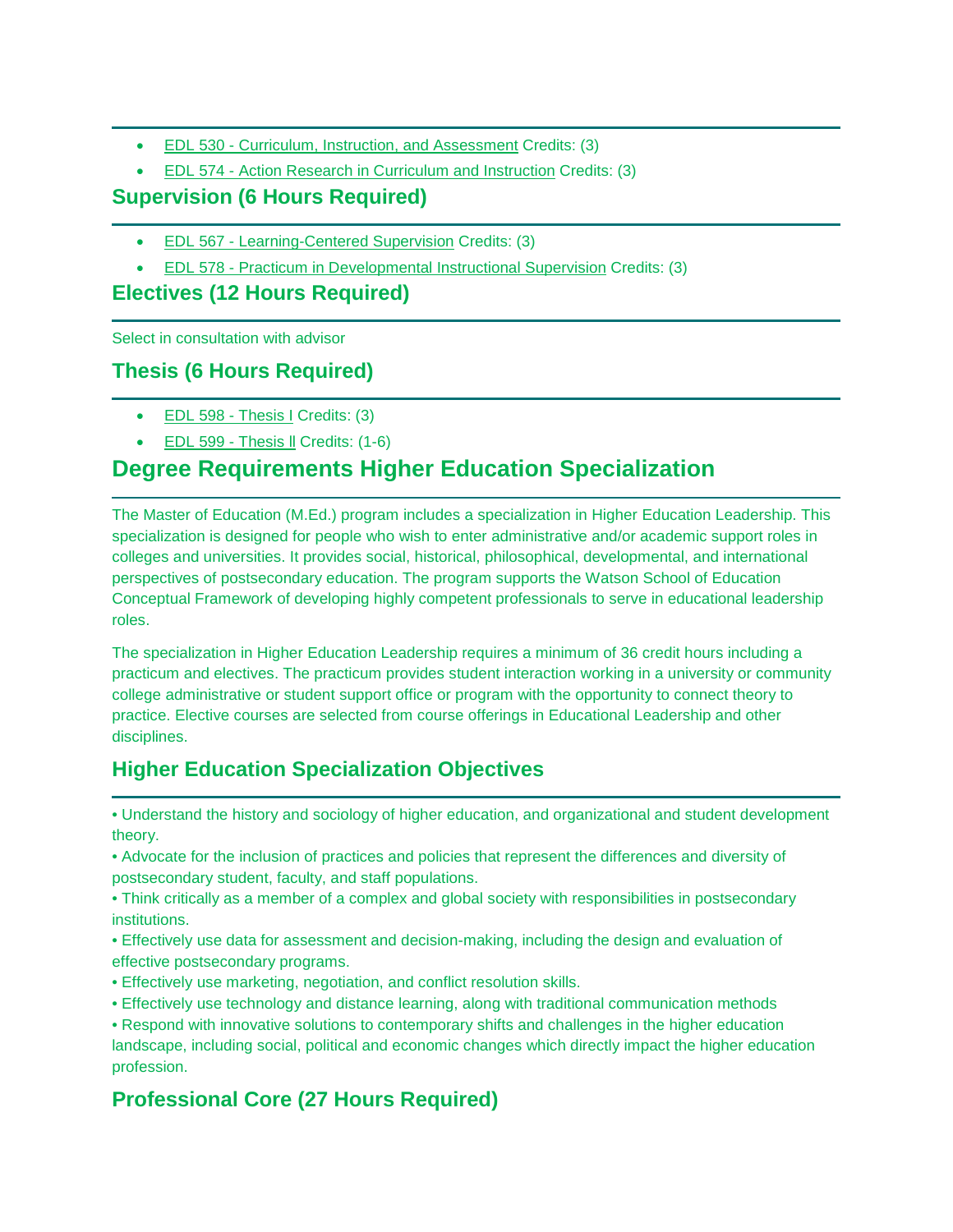- EDL 523 [Research in Education](http://catalogue.uncw.edu/preview_program.php?catoid=10&poid=937&returnto=456) Credits: (3)
- EDL 550 [Foundations of Higher Education](http://catalogue.uncw.edu/preview_program.php?catoid=10&poid=937&returnto=456) Credits: (3)
- EDL 551 [Student Development Theory](http://catalogue.uncw.edu/preview_program.php?catoid=10&poid=937&returnto=456) Credits: (3)
- EDL 552 [Critical Issues in Higher Education](http://catalogue.uncw.edu/preview_program.php?catoid=10&poid=937&returnto=456) Credits: (3)
- EDL 553 [Evaluation and Assessment in Higher Education](http://catalogue.uncw.edu/preview_program.php?catoid=10&poid=937&returnto=456) Credits: (3)
- EDL 554 [Leadership and Organizational Development](http://catalogue.uncw.edu/preview_program.php?catoid=10&poid=937&returnto=456) Credits: (3)
- EDL 555 [Legal Issues in Higher Education](http://catalogue.uncw.edu/preview_program.php?catoid=10&poid=937&returnto=456) Credits: (3)
- EDL 556 [Technology in Higher Education Leadership](http://catalogue.uncw.edu/preview_program.php?catoid=10&poid=937&returnto=456) Credits: (3)
- [EDL 560 -](http://catalogue.uncw.edu/preview_program.php?catoid=10&poid=937&returnto=456) Practicum Credits: (6)

# **Electives (9 Hours Required)**

Selected in consultation with advisor from the following designations:

- EDL 557 [Community Colleges](http://catalogue.uncw.edu/preview_program.php?catoid=10&poid=937&returnto=456) Credits: (3)
- [EDL 599 -](http://catalogue.uncw.edu/preview_program.php?catoid=10&poid=937&returnto=456) Thesis ll Credits: (1-6)
- • BUS Business
- • EDN Education
- • MBA Business Administration
- MIT Instructional Technology
- PLS Political Science
- POM Operations Management
- PSY Psychology
- **SED** Special Education
- SOC Sociology
- • SWK Social Work

# **Exit Requirements**

During the final term in the program, a comprehensive written and oral examination must be successfully completed. A thesis, while optional, is strongly encouraged.

M.S. in Marine Science 10/26/2012 kmg

# **Degree Requirements**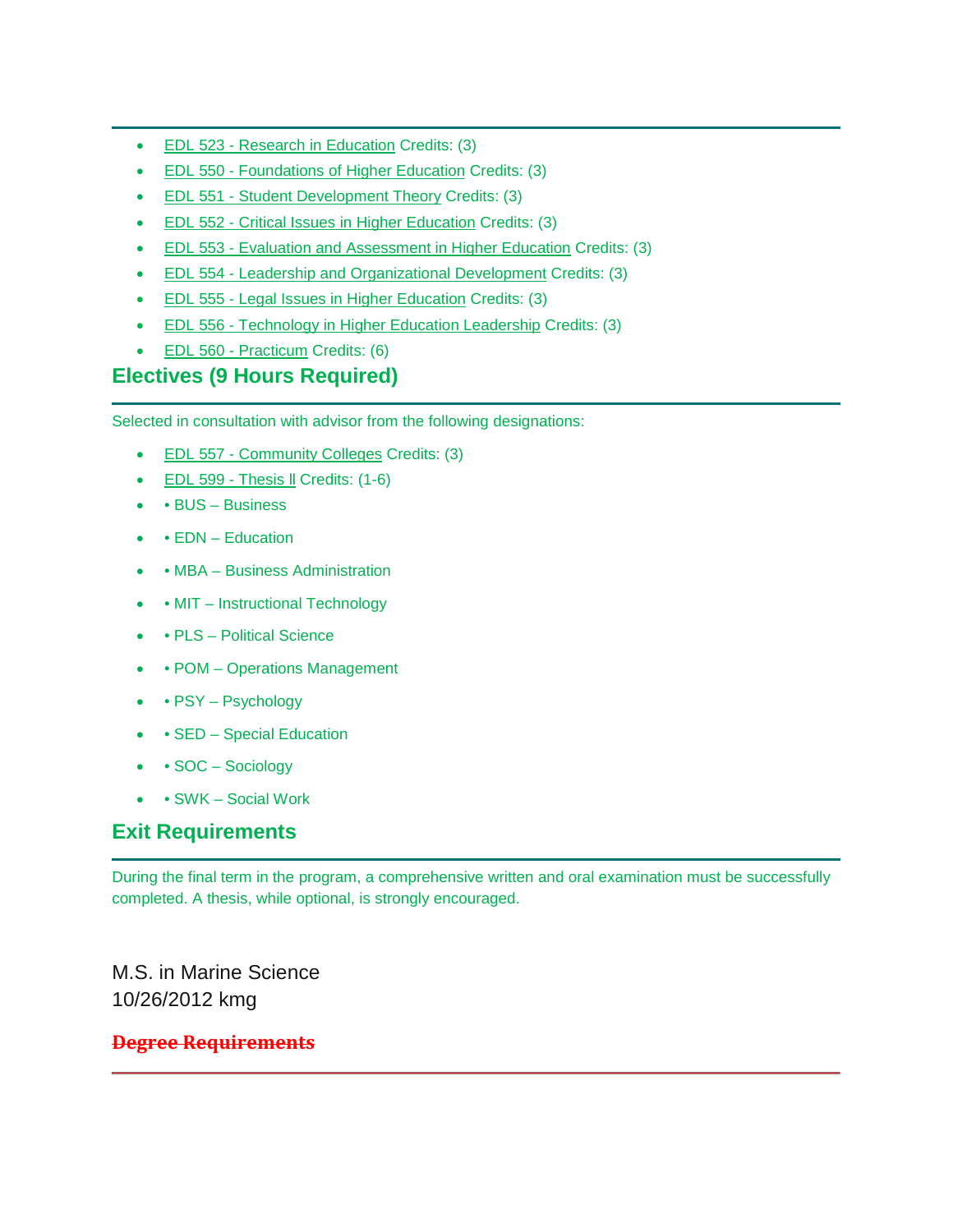- 1. The Master of Science in marine science will require a minimum of 30 semester hours of graduate study. These credits may come from the student's major area of study as well as graduate courses offered by other departments as approved by the student's advisory committee. The student's advisory committee should include a minimum of three faculty members from at least two departments.
- 2. The courses most appropriate for each student will be determined by the student's advisory committee, with the expectation that a student will usually take no more that 12 credit hours from those courses cross-listed as 400/500.
- 3. Transfer work must be equivalent to a "B" or better, and courses must be acceptable to the student's advisory committee. A minimum of 24 semester hours of graduate study must be completed in residence.
- 4. The student must successfully complete a written comprehensive examination based on their core courses, and an oral exam on their research area. Students must also submit a prospectus that includes a course plan, literature review and research proposal which is acceptable to the student's advisory committee.
- 5. Each student must complete a thesis, based on original research, acceptable to the student's advisory committee and to the Graduate School. Each student will present a public seminar on his or her research project. The seminar will be followed by an oral defense of the thesis, conducted by the student's advisory committee.
- 6. The program shall be completed within five years of the date of first registration for graduate study.

#### **Required Courses**

Core courses: Three of the following four core courses are required. A grade of B minus or better is required in three core courses. All four may be taken, and should be taken by students planning on continuing in a Ph.D. program.

- BIO 564 [Biological Oceanography](https://uncw.acalogadmin.com/preview/preview_program.php?catoid=10&progoid=956&preview) Credits: (3)
- CHM 575 [Chemical Oceanography](https://uncw.acalogadmin.com/preview/preview_program.php?catoid=10&progoid=956&preview) Credits: (3)
- GLY 550 [Marine Geology](https://uncw.acalogadmin.com/preview/preview_program.php?catoid=10&progoid=956&preview) Credits: (3) (3 credits required)
- **PHY 575 [Physical Oceanography](https://uncw.acalogadmin.com/preview/preview_program.php?catoid=10&progoid=956&preview) Credits: (3)**

#### *Students are also required to take*

- BIO 501 [Methods in Scientific Research](https://uncw.acalogadmin.com/preview/preview_program.php?catoid=10&progoid=956&preview) Credits: (2) (2 credits required) or
- CHM 501 [Introduction to Chemical Research](https://uncw.acalogadmin.com/preview/preview_program.php?catoid=10&progoid=956&preview) Credits: (2) or
- GLY 501 [Research Methods in Geology](https://uncw.acalogadmin.com/preview/preview_program.php?catoid=10&progoid=956&preview) Credits: (2) (2 credits required)
- •
- MSC 595 [Graduate Seminar](https://uncw.acalogadmin.com/preview/preview_program.php?catoid=10&progoid=956&preview) Credits: (1)
- •
- [BIO 599 -](https://uncw.acalogadmin.com/preview/preview_program.php?catoid=10&progoid=956&preview) Thesis Credits: (1-6) (3-6 credits required) or
- [CHM 599 -](https://uncw.acalogadmin.com/preview/preview_program.php?catoid=10&progoid=956&preview) Thesis Credits: (3-6) (3-6 credits required) or
- [GLY 599 -](https://uncw.acalogadmin.com/preview/preview_program.php?catoid=10&progoid=956&preview) Thesis Credits: (1-6) (3-6 credits required) or
- [MAT 599 -](https://uncw.acalogadmin.com/preview/preview_program.php?catoid=10&progoid=956&preview) Thesis Credits: (1-4) (3-6 credits required) or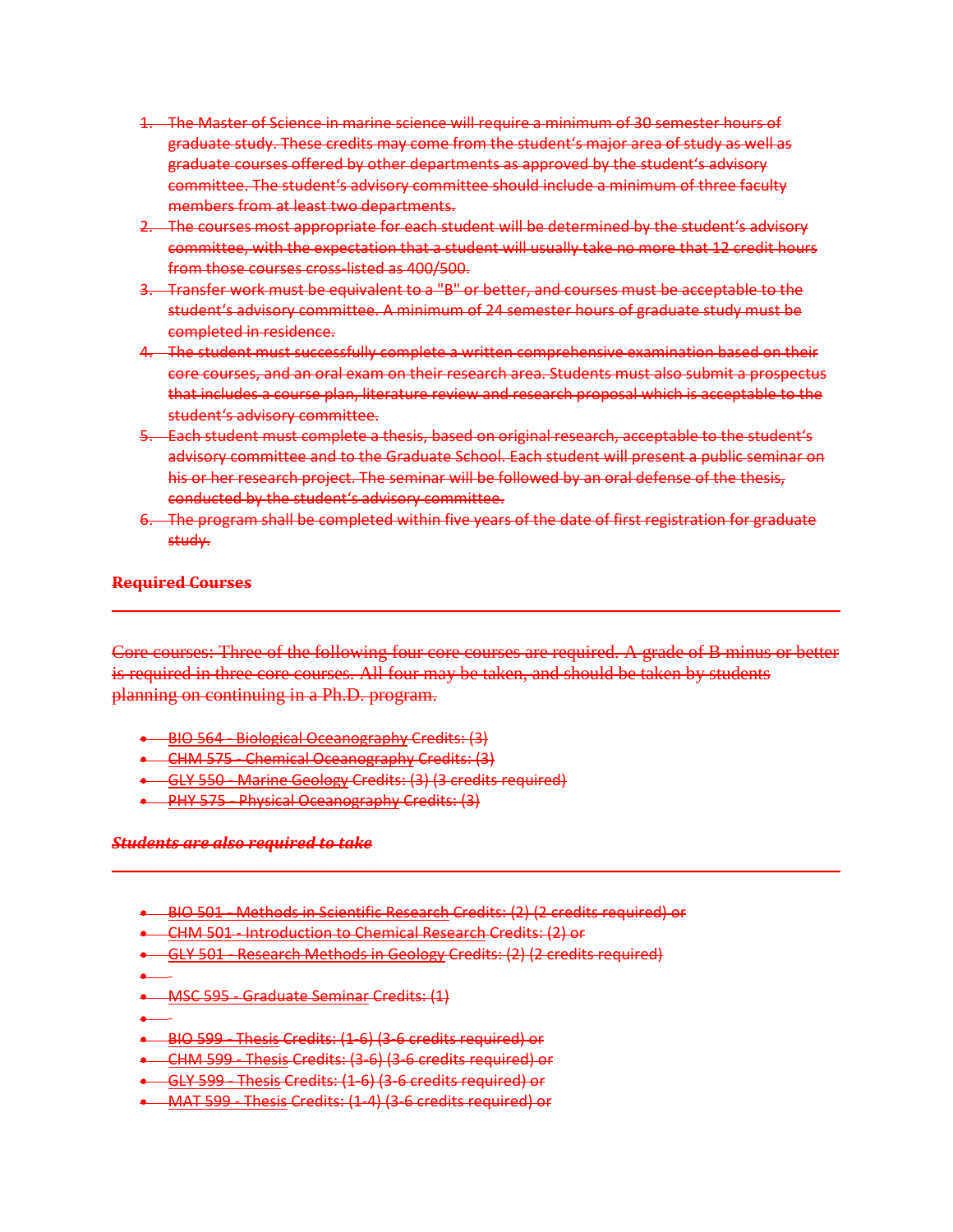• [PHY 599 -](https://uncw.acalogadmin.com/preview/preview_program.php?catoid=10&progoid=956&preview) Thesis Credits: (1-6) (3-6)

#### **Marine Policy Concentration**

In addition to the core and other required courses, students seeking a Master of Science in marine science with a concentration in marine policy must also complete the following:

- PLS 543 [Environmental Policy Analysis](https://uncw.acalogadmin.com/preview/preview_program.php?catoid=10&progoid=956&preview) Credits: (3) or
- EVS 564 [Natural Resource Policy](https://uncw.acalogadmin.com/preview/preview_program.php?catoid=10&progoid=956&preview) Credits: (3)
- •
- PLS 544 [Resource Economics](https://uncw.acalogadmin.com/preview/preview_program.php?catoid=10&progoid=956&preview) Credits: (3) or
- **ECN 525 [Environmental Economics](https://uncw.acalogadmin.com/preview/preview_program.php?catoid=10&progoid=956&preview) Credits: (3) or**
- **ECN 530 [Natural Resource Economics](https://uncw.acalogadmin.com/preview/preview_program.php?catoid=10&progoid=956&preview) Credits: (3)**
- •
- Two additional 500 level courses: BIO, CHM, GLY or PHY (with no more than three hours of 591)  $(6)$

*Choose one course from the following*

GIS

- GGY 520 [Fundamentals of Geographic Information Systems](https://uncw.acalogadmin.com/preview/preview_program.php?catoid=10&progoid=956&preview) Credits: (3) (3 credits required)
- GGY 526 [Environmental Geographic Information Systems](https://uncw.acalogadmin.com/preview/preview_program.php?catoid=10&progoid=956&preview) Credits: (4) (3 credits required)
- EVS 555 [Geospatial Analysis for Environmental Management](https://uncw.acalogadmin.com/preview/preview_program.php?catoid=10&progoid=956&preview) Credits: (3) (3 credits required)

Remote Sensing

- GGY 522 [Remote Sensing in Environmental Analysis](https://uncw.acalogadmin.com/preview/preview_program.php?catoid=10&progoid=956&preview) Credits: (3) (3 credits required)
- EVS 554 [Remote Sensing for Environmental Management](https://uncw.acalogadmin.com/preview/preview_program.php?catoid=10&progoid=956&preview) Credits: (3) (3 credits required)

**Management** 

- PLS 500 [Managing Public and Nonprofit Organizations](https://uncw.acalogadmin.com/preview/preview_program.php?catoid=10&progoid=956&preview) Credits: (3)
- PLS 520 [Seminar in Coastal Processes and Problems](https://uncw.acalogadmin.com/preview/preview_program.php?catoid=10&progoid=956&preview) Credits: (3)
- PLS 521 [Foundations of Coastal and Environmental Management](https://uncw.acalogadmin.com/preview/preview_program.php?catoid=10&progoid=956&preview) Credits: (3)
- PLS 522 [Field Seminar in Coastal Management](https://uncw.acalogadmin.com/preview/preview_program.php?catoid=10&progoid=956&preview) Credits: (3)
- PLS 524 [Managing Coastal Hazards](https://uncw.acalogadmin.com/preview/preview_program.php?catoid=10&progoid=956&preview) Credits: (3)
- PLS 525 [Managing Coastal Ecosystems](https://uncw.acalogadmin.com/preview/preview_program.php?catoid=10&progoid=956&preview) Credits: (3)
- **•** PLS 540 [Environmental Management](https://uncw.acalogadmin.com/preview/preview_program.php?catoid=10&progoid=956&preview) Credits: (3)
- EVS 520 [Foundations of Coastal Management](https://uncw.acalogadmin.com/preview/preview_program.php?catoid=10&progoid=956&preview) Credits: (3)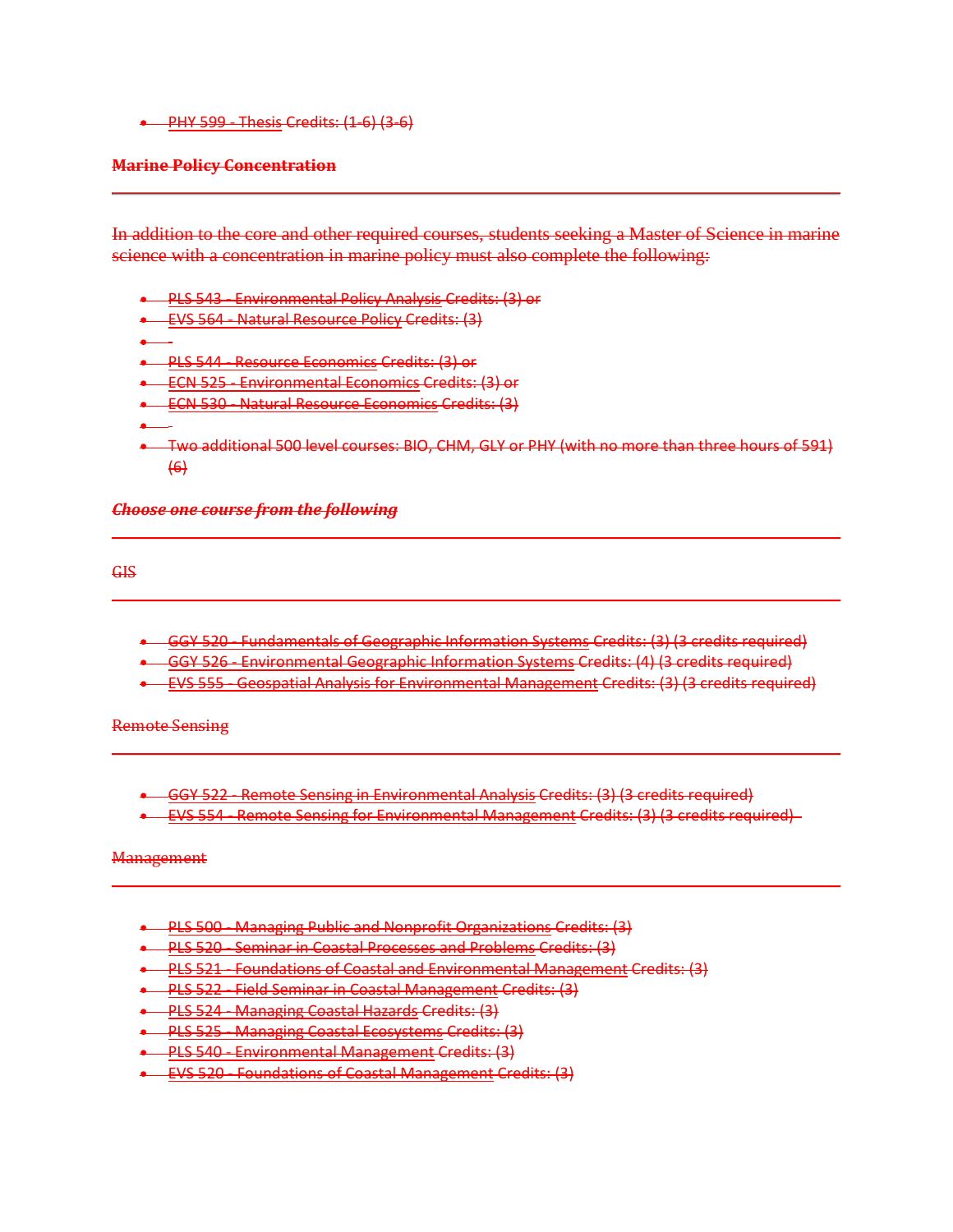#### **Additional Information**

After obtaining approval from their advisory committees, students may select courses from the sciences, mathematics, statistics, and other areas as appropriate. For course descriptions, please refer to individual departmental listings.

# **Required Courses**

Core courses: Three of the following four core courses are required. A grade of B minus or better is required in three core courses. All four may be taken, and should be taken by students planning on continuing in a Ph.D. program.

- BIO 564 [Biological Oceanography](http://catalogue.uncw.edu/preview_program.php?catoid=10&poid=956&returnto=454) Credits: (3)
- CHM 575 [Chemical Oceanography](http://catalogue.uncw.edu/preview_program.php?catoid=10&poid=956&returnto=454) Credits: (3)
- GLY 550 [Marine Geology](http://catalogue.uncw.edu/preview_program.php?catoid=10&poid=956&returnto=454) Credits: (3) (3 credits required)
- PHY 575 [Physical Oceanography](http://catalogue.uncw.edu/preview_program.php?catoid=10&poid=956&returnto=454) Credits: (3)

#### **Students are also required to take**

- MSC 595 [Graduate Seminar](http://catalogue.uncw.edu/preview_program.php?catoid=10&poid=956&returnto=454) Credits: (1)
- [BIO 599 -](http://catalogue.uncw.edu/preview_program.php?catoid=10&poid=956&returnto=454) Thesis Credits: (1-6) (3-6 credits required) or
- [CHM 599 -](http://catalogue.uncw.edu/preview_program.php?catoid=10&poid=956&returnto=454) Thesis Credits: (3-6) (3-6 credits required) or
- [GLY 599 -](http://catalogue.uncw.edu/preview_program.php?catoid=10&poid=956&returnto=454) Thesis Credits: (1-6) (3-6 credits required) or
- [MAT 599 -](http://catalogue.uncw.edu/preview_program.php?catoid=10&poid=956&returnto=454) Thesis Credits: (1-4) (3-6 credits required) or
- [PHY 599 -](http://catalogue.uncw.edu/preview_program.php?catoid=10&poid=956&returnto=454) Thesis Credits: (1-6) (3-6)

#### **The following courses are optional:**

- BIO 501 [Methods in Scientific Research](http://catalogue.uncw.edu/preview_program.php?catoid=10&poid=956&returnto=454) Credits: (2)
- CHM 501 [Introduction to Chemical Research](http://catalogue.uncw.edu/preview_program.php?catoid=10&poid=956&returnto=454) Credits: (2)
- GLY 501 [Research Methods in Geology](http://catalogue.uncw.edu/preview_program.php?catoid=10&poid=956&returnto=454) Credits: (2)
- [MSC 598 -](http://catalogue.uncw.edu/preview_program.php?catoid=10&poid=956&returnto=454) Research Credits: (1-3)

#### **Marine Policy Concentration**

In addition to the core and other required courses, students seeking a Master of Science in marine science with a concentration in marine policy must also complete the following:

- PLS 543 [Environmental Policy Analysis](http://catalogue.uncw.edu/preview_program.php?catoid=10&poid=956&returnto=454) Credits: (3) or
- EVS 564 [Natural Resource Policy](http://catalogue.uncw.edu/preview_program.php?catoid=10&poid=956&returnto=454) Credits: (3)
- •
- PLS 544 [Resource Economics](http://catalogue.uncw.edu/preview_program.php?catoid=10&poid=956&returnto=454) Credits: (3) or
- ECN 525 [Environmental Economics](http://catalogue.uncw.edu/preview_program.php?catoid=10&poid=956&returnto=454) Credits: (3) or
- ECN 530 [Natural Resource Economics](http://catalogue.uncw.edu/preview_program.php?catoid=10&poid=956&returnto=454) Credits: (3)
- •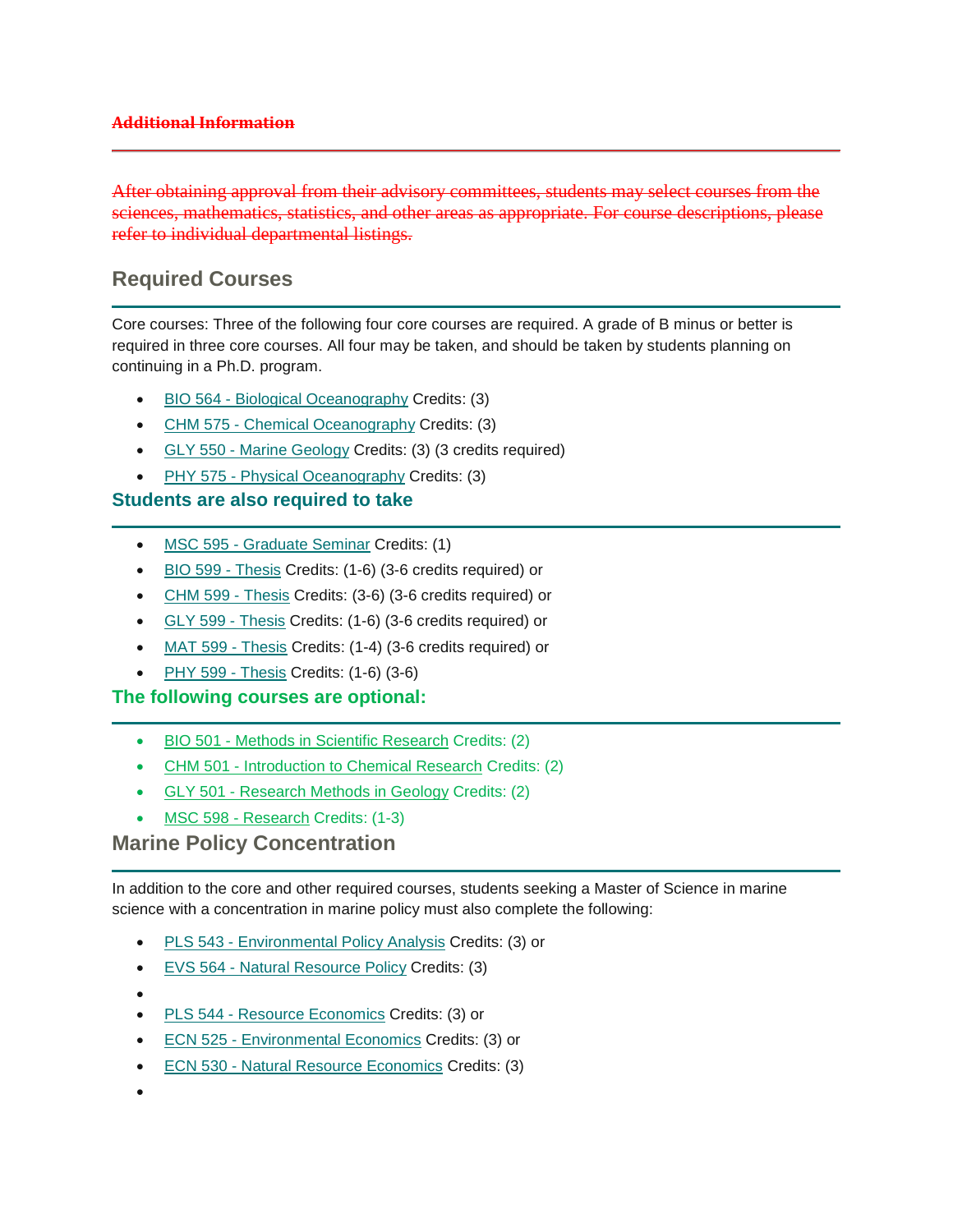• Two additional 500 level courses: BIO, CHM, GLY or PHY (with no more than three hours of 591) (6)

# **Choose one course from the following**

#### **GIS**

- GGY 520 [Fundamentals of Geographic Information Systems](http://catalogue.uncw.edu/preview_program.php?catoid=10&poid=956&returnto=454) Credits: (3) (3 credits required)
- GGY 526 [Environmental Geographic Information Systems](http://catalogue.uncw.edu/preview_program.php?catoid=10&poid=956&returnto=454) Credits: (4) (3 credits required)
- EVS 555 [Geospatial Analysis for Environmental Management](http://catalogue.uncw.edu/preview_program.php?catoid=10&poid=956&returnto=454) Credits: (3) (3 credits required)

#### **Remote Sensing**

- GGY 522 [Remote Sensing in Environmental Analysis](http://catalogue.uncw.edu/preview_program.php?catoid=10&poid=956&returnto=454) Credits: (3) (3 credits required)
- EVS 554 [Remote Sensing for Environmental Management](http://catalogue.uncw.edu/preview_program.php?catoid=10&poid=956&returnto=454) Credits: (3) (3 credits required)

#### **Management**

- PLS 500 [Managing Public and Nonprofit Organizations](http://catalogue.uncw.edu/preview_program.php?catoid=10&poid=956&returnto=454) Credits: (3)
- PLS 520 [Seminar in Coastal Processes and Problems](http://catalogue.uncw.edu/preview_program.php?catoid=10&poid=956&returnto=454) Credits: (3)
- PLS 521 [Foundations of Coastal and Environmental Management](http://catalogue.uncw.edu/preview_program.php?catoid=10&poid=956&returnto=454) Credits: (3)
- PLS 522 [Field Seminar in Coastal Management](http://catalogue.uncw.edu/preview_program.php?catoid=10&poid=956&returnto=454) Credits: (3)
- PLS 524 [Managing Coastal Hazards](http://catalogue.uncw.edu/preview_program.php?catoid=10&poid=956&returnto=454) Credits: (3)
- PLS 525 [Managing Coastal Ecosystems](http://catalogue.uncw.edu/preview_program.php?catoid=10&poid=956&returnto=454) Credits: (3)
- PLS 540 [Environmental Management](http://catalogue.uncw.edu/preview_program.php?catoid=10&poid=956&returnto=454) Credits: (3)
- EVS 520 [Foundations of Coastal Management](http://catalogue.uncw.edu/preview_program.php?catoid=10&poid=956&returnto=454) Credits: (3)

# **Additional Information**

After obtaining approval from their advisory committees, students may select courses from the sciences, mathematics, statistics, and other areas as appropriate. For course descriptions, please refer to individual departmental listings.

# Ed.D. in Educational Leadership

10/26/2012 kmg

# **Educational Leadership and Administration, Ed.D.**

**[Print-Friendly Page](https://uncw.acalogadmin.com/preview/preview_program.php?catoid=10&progoid=938&preview&print)**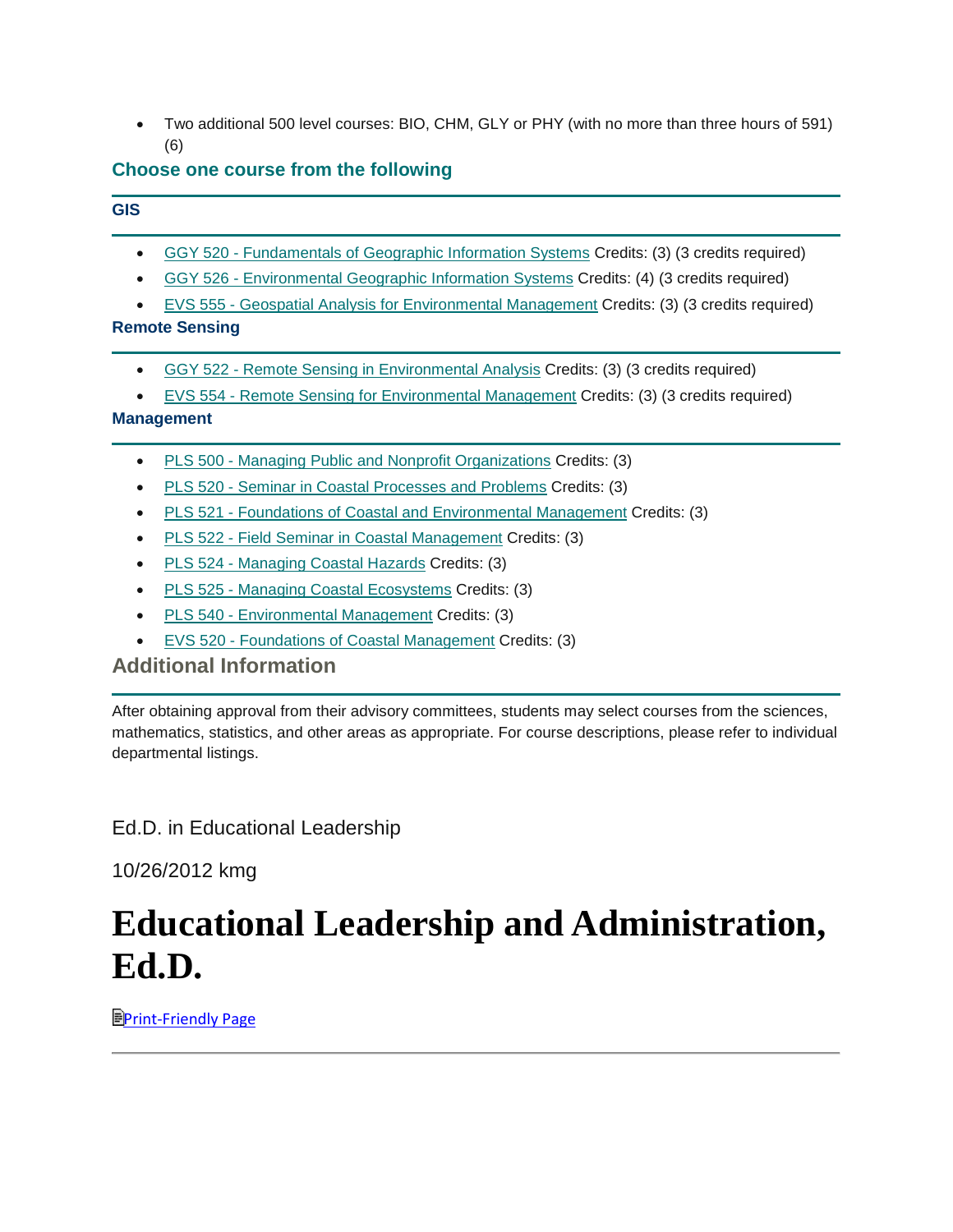#### **Graduate Coordinator:** [Dr. Susan Catapano](http://www.uncw.edu/gradschool/admissions/deadlines.html)

The Doctor of Education in Educational Leadership and Administration is designed to prepare students to become effective school system leaders who are skilled managers, curricular experts and research-based scholars. Each role includes theoretical and practical knowledge, application of skills, and appropriate professional dispositions.

The Ed. D. program consists of 60 credit hours of coursework including, six hours of internship, and six hours of dissertation research. Each candidate's program of study will be carefully designed to meet appropriate educational objectives.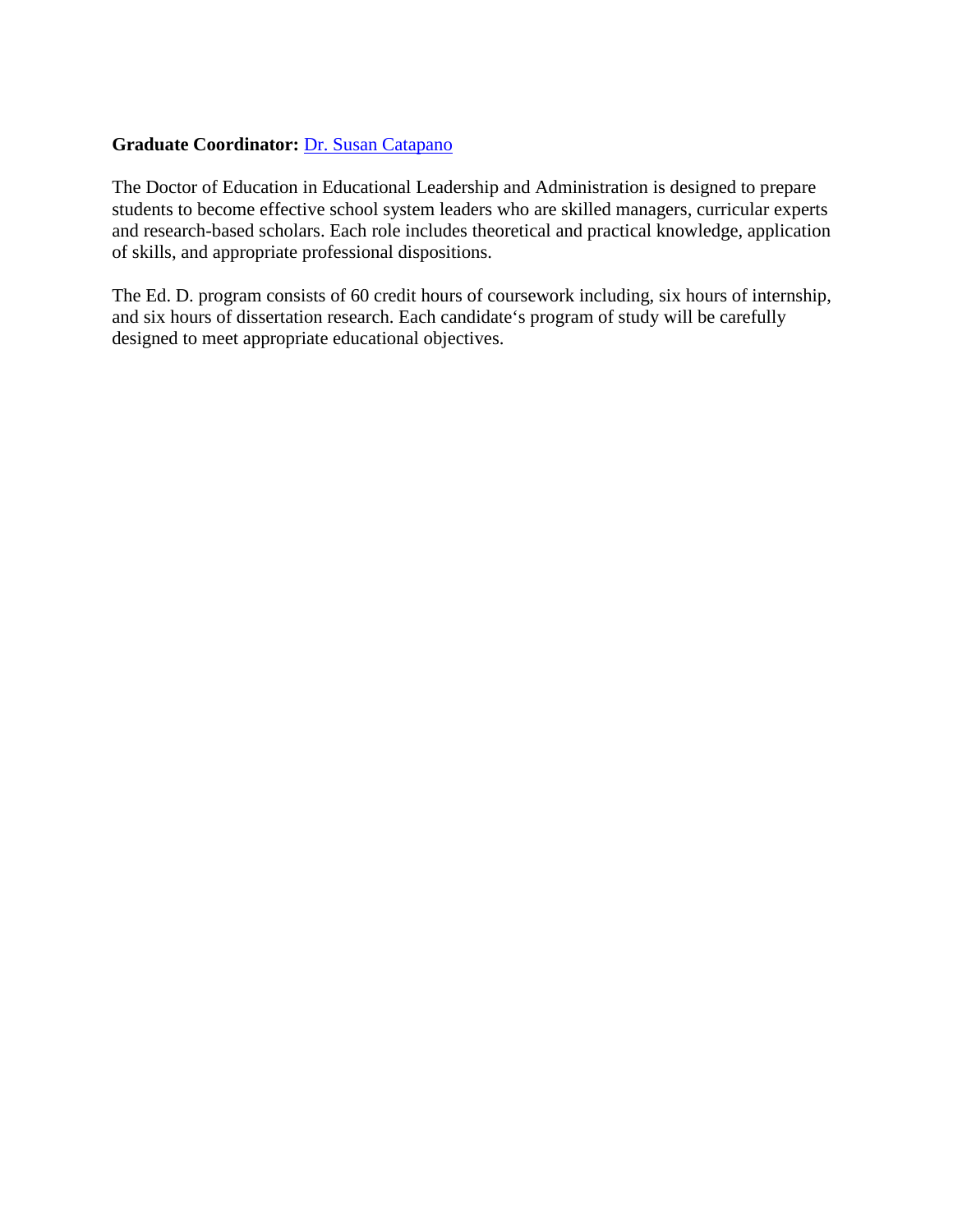# **Admission Requirements**

Students will be admitted to the Ed.D. Program in Educational Leadership and Administration by a recommendation of the Ed.D. Admissions Committee based upon eligibility requirements and available resources. Admissions decisions are based on several factors. Under most circumstances, students admitted to the program will have met the following requirements:

- 1. A Master's degree in school administration, supervision, curriculum, instruction, or related educational field from an accredited university (official transcripts from undergraduate and graduate school are required)
- 2. An overall graduate grade point average of at least 3.0 out of 4.0 in undergraduate and graduate coursework
- 3. Satisfactory scores on all three parts of the Graduate Record Examination General Test (GRE scores more than five years old at the time of application will not be considered)
- 4. Successful completion of an educational technology course or equivalent
- 5. A score of at least 550 on the paper version, 213 on the computer version, or 80 on the internetbased (TOEFL ibT) version of the Test of English as a Foreign Language (TOEFL) for applicants whose native language is not English
- 6. A minimum of three years of documented leadership experience
- 7. North Carolina Principal licensure for applicants pursuing the superintendent licensure track (students not currently holding this license must complete requirements prior to program completion)

# **Documents and Activities Required**

- 1. An application for graduate admission
- 2. Official transcripts of all college work (undergraduate and graduate)
- 3. Current vita/resume
- 4. Official scores on the Graduate Record Examination (verbal, quantitative, and analytical writing)
- 5. Three written recommendations addressing potential to succeed in a doctoral program by individuals in professionally relevant fields; greater weight will be given to recommendations from individuals who have supervised the applicant
- 6. Official score on the TOEFL (if applicable)
- 7. Letter of interest describing intent to attend full or part time, professional goals related to the program description, teaching and leadership experiences, philosophy of teaching and learning, and vision for educational leadership (maximum of three pages)
- 8. Interview with Watson School of Education faculty to be scheduled in the spring for selected candidates

Candidates should consult the program web page at [www.uncw.edu/ed/el/edd](http://www.uncw.edu/ed/el/edd) for more information.

# **Degree Requirements**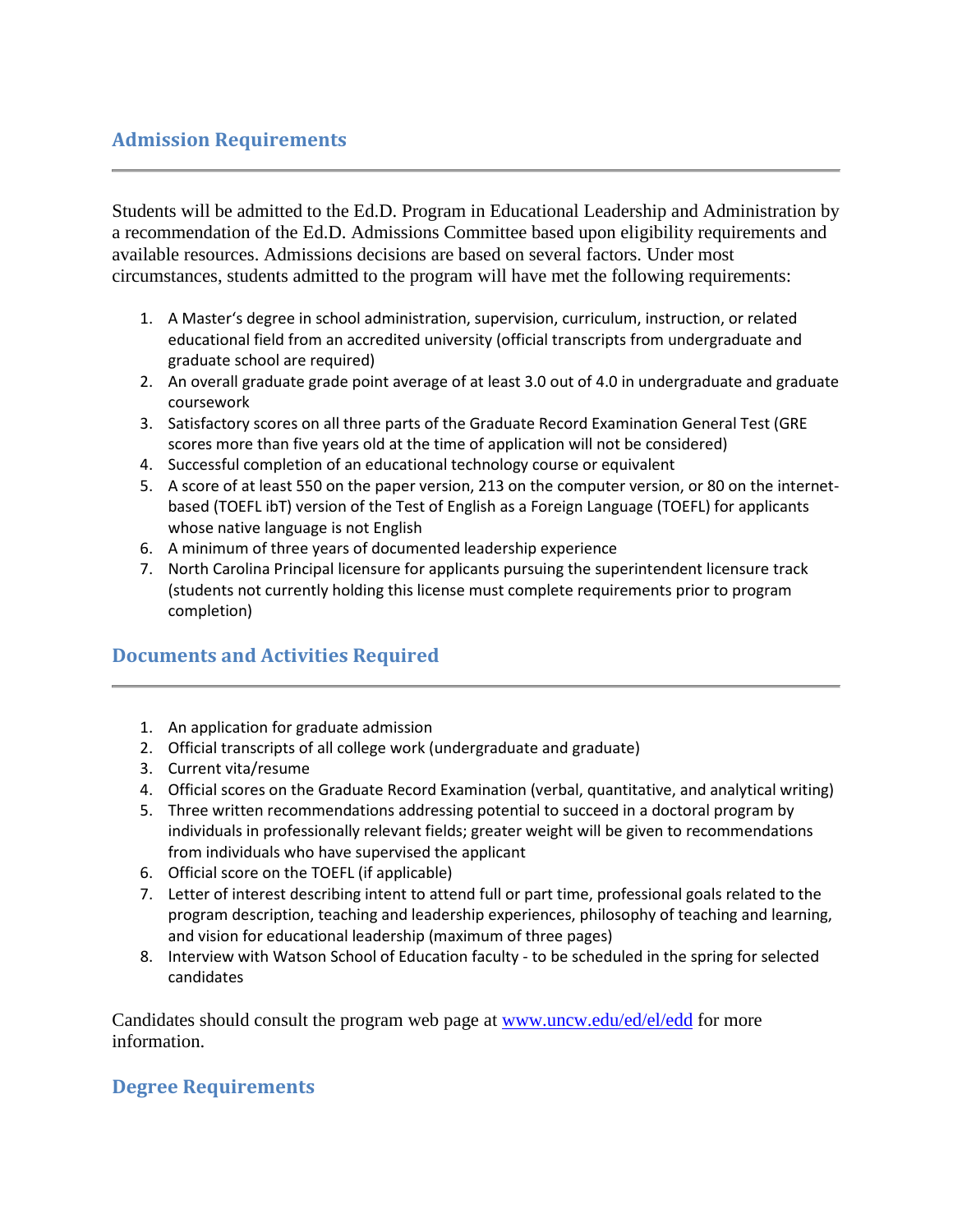Students in the Ed. D. in Educational Leadership and Administration will complete a minimum of 60 hours beyond the master's degree in the program strands listed below.

**Effective leaders as skilled managers (21 hours)**

- EDL 601 [Leadership Theory](https://uncw.acalogadmin.com/preview/preview_program.php?catoid=10&progoid=938&preview) Credits: (3)
- EDL 602 [Serving Urban and Rural Communities](https://uncw.acalogadmin.com/preview/preview_program.php?catoid=10&progoid=938&preview) Credits: (3)
- EDL 604 [Educational Policy, Governmental Regulation and School Law](https://uncw.acalogadmin.com/preview/preview_program.php?catoid=10&progoid=938&preview) Credits: (3)
- EDL 606 [Applying Emerging Technologies](https://uncw.acalogadmin.com/preview/preview_program.php?catoid=10&progoid=938&preview) Credits: (3)
- EDL 607 [Resource Access, Development and Implementation](https://uncw.acalogadmin.com/preview/preview_program.php?catoid=10&progoid=938&preview) Credits: (3)
- SED 603 [Special Education for Educational Leaders](https://uncw.acalogadmin.com/preview/preview_program.php?catoid=10&progoid=938&preview) Credits: (3)
- BUS 605 [Organization Change and Strategic Leadership](https://uncw.acalogadmin.com/preview/preview_program.php?catoid=10&progoid=938&preview) Credits: (3)

**Effective leaders as curricular experts (12 hours)**

- EDL 621 [Curriculum, Instruction and Assessment](https://uncw.acalogadmin.com/preview/preview_program.php?catoid=10&progoid=938&preview) Credits: (3)
- EDL 622 [Supervision Theories and Applications](https://uncw.acalogadmin.com/preview/preview_program.php?catoid=10&progoid=938&preview) Credits: (3)
- EDL 623 [Accountability](https://uncw.acalogadmin.com/preview/preview_program.php?catoid=10&progoid=938&preview) Credits: (3)
- BUS 624 [Strategic Management and Planning](https://uncw.acalogadmin.com/preview/preview_program.php?catoid=10&progoid=938&preview) Credits: (3)

**Research-based scholars (12 hours)**

- EDL 641 [Applied Research](https://uncw.acalogadmin.com/preview/preview_program.php?catoid=10&progoid=938&preview) Credits: (3)
- EDL 642 [Program Evaluation](https://uncw.acalogadmin.com/preview/preview_program.php?catoid=10&progoid=938&preview) Credits: (3)
- EDL 643 [Quantitative Research](https://uncw.acalogadmin.com/preview/preview_program.php?catoid=10&progoid=938&preview) Credits: (3)
- EDL 644 [Qualitative Research](https://uncw.acalogadmin.com/preview/preview_program.php?catoid=10&progoid=938&preview) Credits: (3)

#### **Internship (6 hours)**

- EDL 661 [Internship I-Issues Affecting Diverse Rural and Urban Educational Communities](https://uncw.acalogadmin.com/preview/preview_program.php?catoid=10&progoid=938&preview) Credits: (2)
- EDL 662 [Internship II-Issues Affecting International Communities](https://uncw.acalogadmin.com/preview/preview_program.php?catoid=10&progoid=938&preview) Credits: (2)
- EDL 663 [Business Internship](https://uncw.acalogadmin.com/preview/preview_program.php?catoid=10&progoid=938&preview) Credits: (2)

#### **Electives (3 hours)**

- EDL 691 [Directed Independent Study](https://uncw.acalogadmin.com/preview/preview_program.php?catoid=10&progoid=938&preview) Credits: (1-3)
- EDL 695 [Special Topics in Educational Leadership](https://uncw.acalogadmin.com/preview/preview_program.php?catoid=10&progoid=938&preview) Credits: (1-3)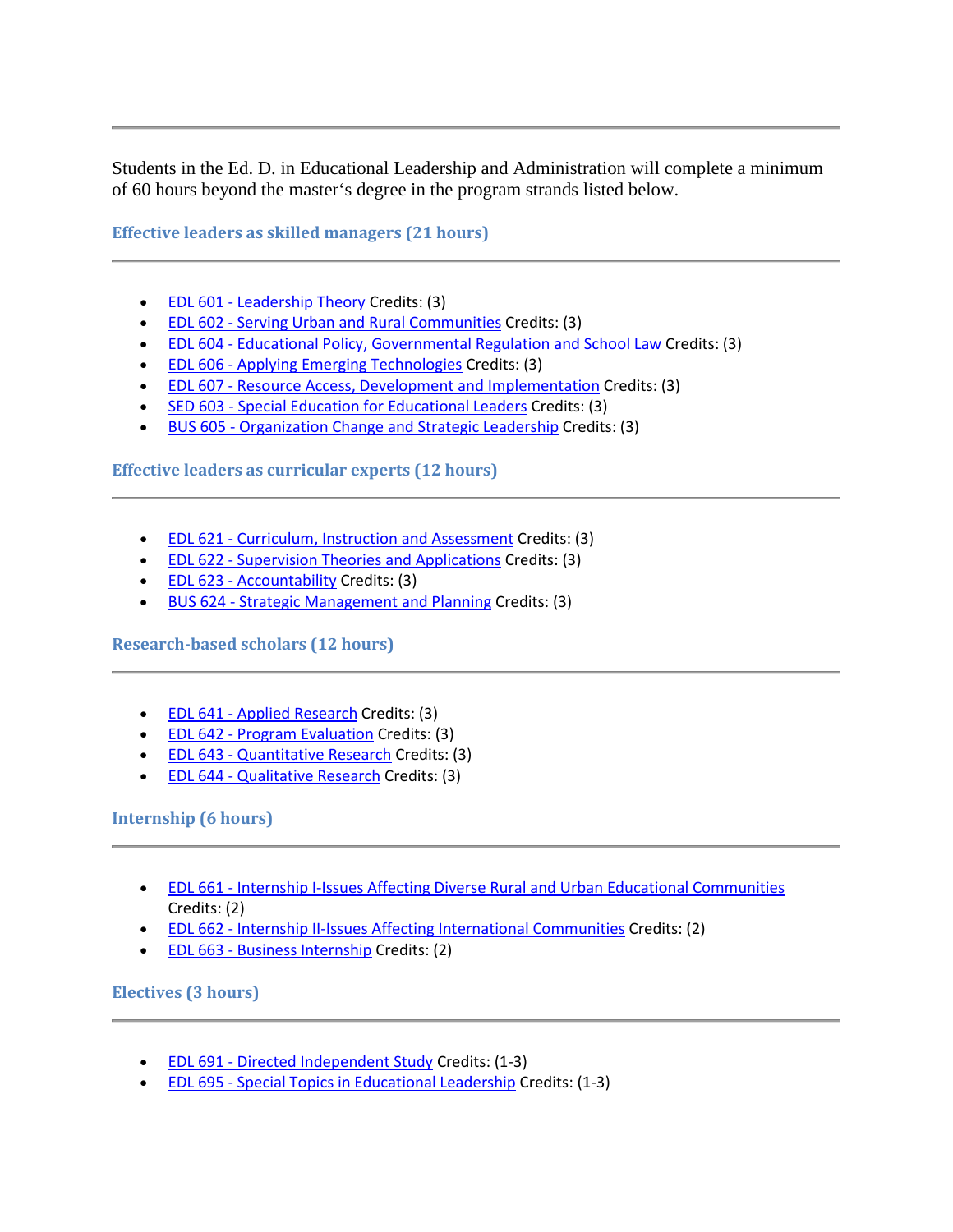The program includes a comprehensive examination, a dissertation of original research prepared by the candidate, and an oral defense of the dissertation to a faculty committee.

• EDL 699 - [Dissertation in Education](https://uncw.acalogadmin.com/preview/preview_program.php?catoid=10&progoid=938&preview) Credits: (3-6)

# **Educational Leadership and Administration, Ed.D.**

**[Print-Friendly Page](https://uncw.acalogadmin.com/preview/preview_program.php?catoid=10&progoid=938&preview&print)** 

#### **Graduate Coordinator:** [Dr. Susan Catapano](http://www.uncw.edu/gradschool/admissions/deadlines.html)

The mission of the Ed.D. in Educational Leadership is to prepare leaders to be informed, proactive, and reflective change agents to improve public schools for the benefit of all students, particularly in southeastern North Carolina. The Ed. D. program consists of 60 credit hours of coursework including six hours of dissertation research. Each candidate's program of study will be carefully designed to meet appropriate educational objectives.

#### **Admission Requirements**

Students will be admitted to the Ed.D. Program in Educational Leadership and Administration by a recommendation of the Ed.D. Admissions Committee based upon eligibility requirements and available resources. Admissions decisions are based on several factors. Under most circumstances, students admitted to the program will have met the following requirements:

- 1. A Master's degree in school administration, supervision, curriculum, instruction, or related educational field from an accredited university (official transcripts from undergraduate and graduate school are required)
- 2. An overall graduate grade point average of at least 3.0 out of 4.0 in undergraduate and graduate coursework
- 3. Satisfactory scores (mean or above) on all three parts of the Graduate Record Examination General Test (GRE scores more than five years old at the time of application will not be considered)
- 4. A score of at least 79 on the internet-based (TOEFL) version of the Test of English as a Foreign Language (TOEFL) or a score of 6.5 on the International English Language Testing System (IELTS)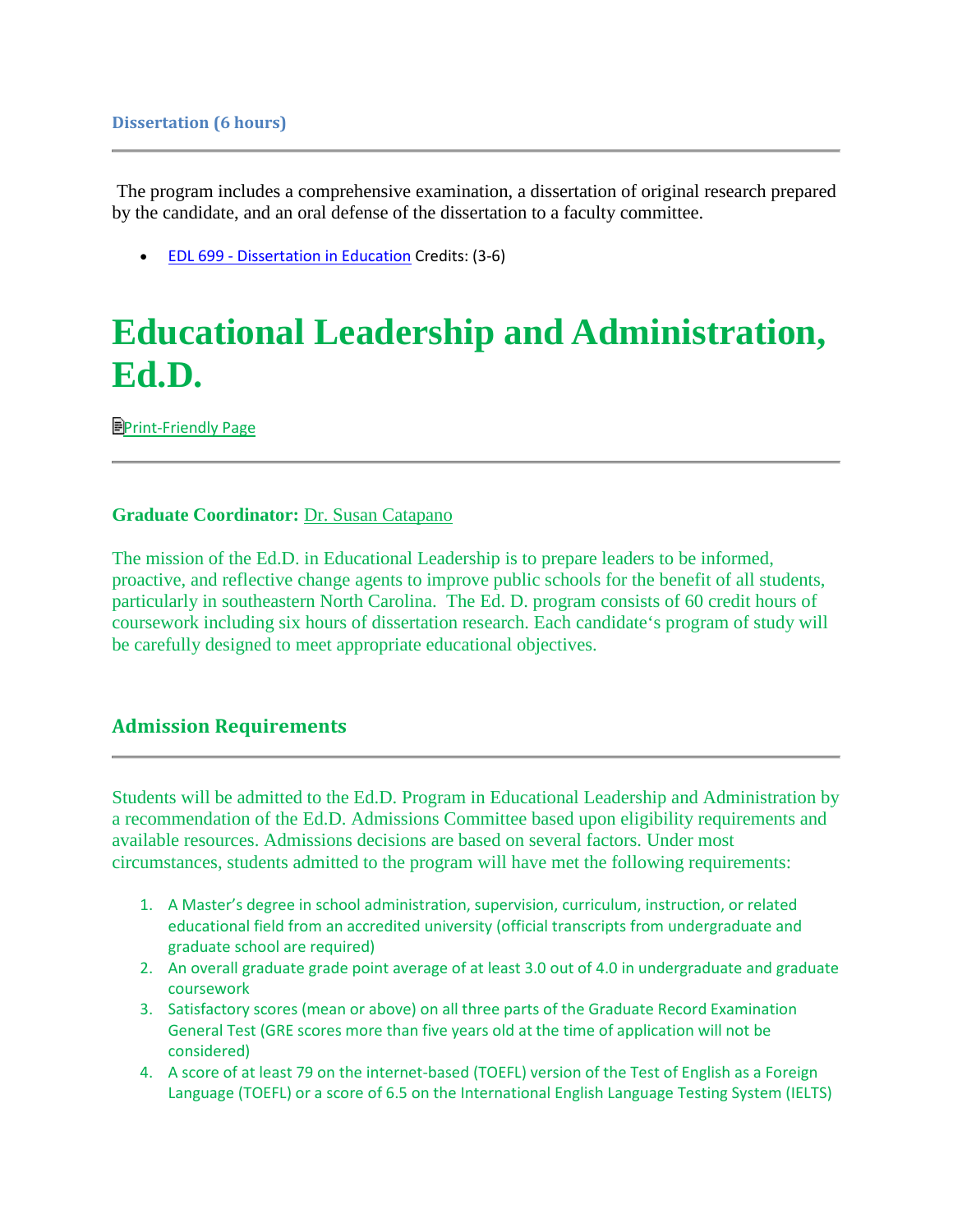for applicants whose native language is not English or that did not earn their baccalaureate degree from an accredited US institution

5. A minimum of three years of documented leadership experience

#### **Documents and Activities Required**

- 1. An application for graduate admission (available at www.uncw.edu/gradschool).
- 2. Official transcripts of all college work (undergraduate and graduate).
- 3. Official scores on the Graduate Record Examination (verbal, quantitative, and analytical writing).
- 4. Three written recommendations by individuals in professionally relevant fields addressing the applicant's potential to succeed in a doctoral program. Recommendations from individuals who have supervised the applicant will be given greater weight.
- 5. Official score on the TOEFL or IELTS (if applicable/see number 4 above).
- 6. Letter describing your interest in pursuing a degree in leadership, focusing on either administration or curriculum and instruction, professional goals related to the program description, teaching and leadership experiences and philosophy of teaching and learning (maximum of three pages).
- 7. Interviews with Watson College of Education faculty—to be set-up in the spring for selected candidates.
- 8. Current vitae/resume- to be submitted if scheduled for an interview.

Candidates should consult the program web page at [www.uncw.edu/ed/el/edd](http://www.uncw.edu/ed/el/edd) for more information.

#### **Degree Requirements**

The program of study for the Doctorate in Educational Leadership and Administration includes core courses and concentration-specific courses. A total of 60 credits are required for graduation. Students must fulfill the requirements for a specific concentration of study and work closely with an advisor to plan their course of study.

#### **Program Core (24 credits)**

The primary purpose of the program core is to provide all students with a foundation in leadership and organization theory and practice. Other courses in the core prepare students as researchers. All courses in the core are required for graduation and are offered in a specific sequence.

- EDL 601 [Leadership Theory](https://uncw.acalogadmin.com/preview/preview_program.php?catoid=10&progoid=938&preview) Credits: (3)
- EDL 605 [Social Foundations of Education](https://uncw.acalogadmin.com/preview/preview_program.php?catoid=10&progoid=938&preview) Credits: (3)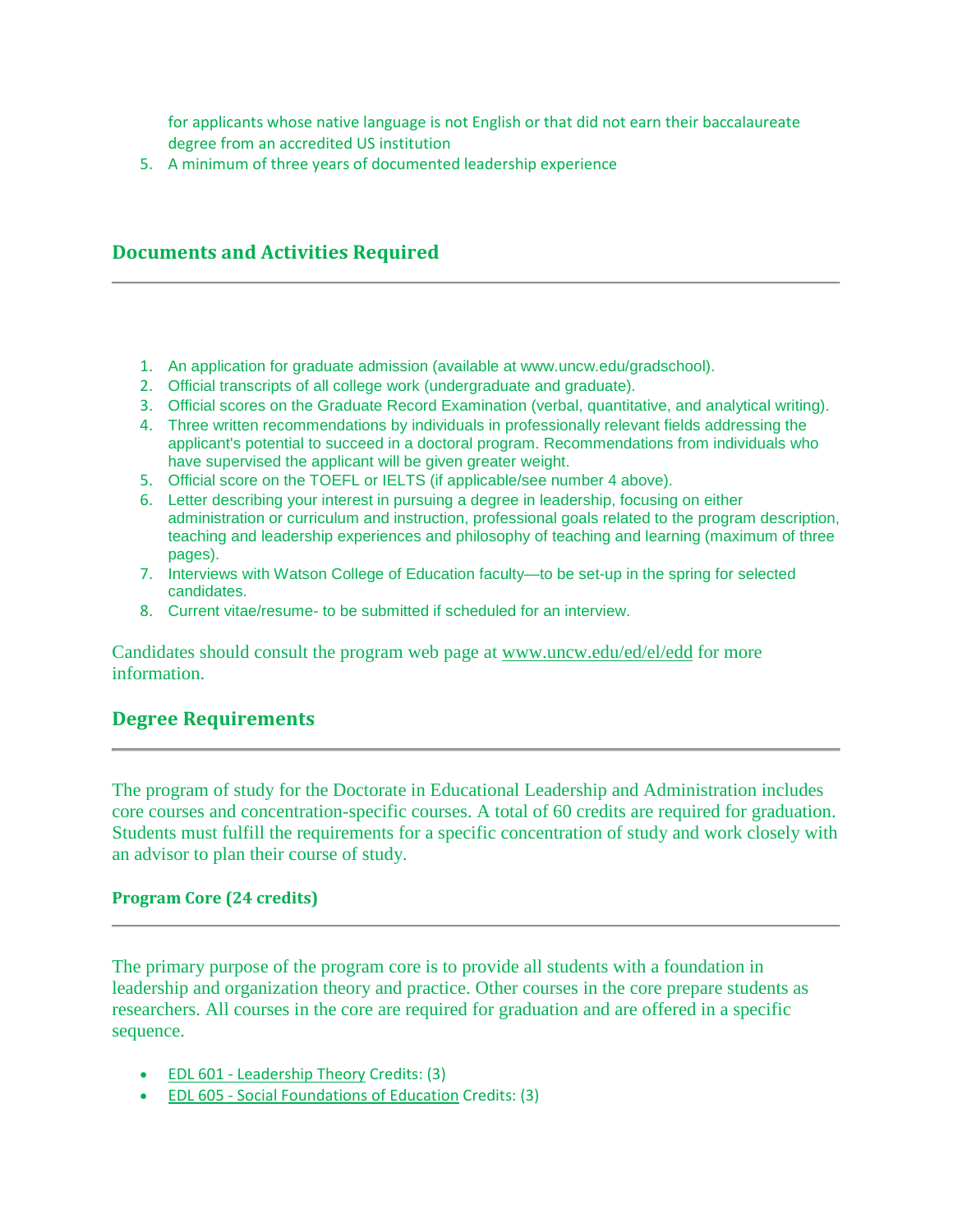- EDL 609 [Organizational Development: Structure, Processes and Practices](https://uncw.acalogadmin.com/preview/preview_program.php?catoid=10&progoid=938&preview) Credits: (3)
- EDL 641 [Applied Research](https://uncw.acalogadmin.com/preview/preview_program.php?catoid=10&progoid=938&preview) Credits: (3)
- Additional Research Courses Credits: (6) (To be determined with advisor)
- EDL 699 [Dissertation in Education](https://uncw.acalogadmin.com/preview/preview_program.php?catoid=10&progoid=938&preview) Credits: (3-6)

#### *Program Concentrations*

Program concentrations focus on two areas, Leadership or Curriculum and Instruction Supervision. Courses in each concentration build upon the foundation of leadership, organization, and research. Courses are offered on a rotating basis and a final course program will be determined in consultation with an advisor. Courses in the program typically begin with the EDL prefix, however some courses are offered through other departments in the Watson College of Education, the Cameron School of Business and other programs on campus.

#### *Leadership Concentration (36 hours)*

Students will take a set of courses that focus on areas related to educational administration, such as policy, law, regulation, technology, curriculum, assessment, decision making, global achievement, and resource management.

All students are required to take two internship courses (2 credits each). Students may select from three options that include a focus on: international perspectives (requires study abroad); business and government institutions; or educational organizations. Specific details will be determined in consultation with a faculty advisor. Students will also select appropriate electives to meet the program requirement of 60 credits.

#### *Curriculum and Instruction Supervision Concentration (36 hours)*

Students will take a set of courses that focus on areas related to curriculum and instruction, such as planning and design, innovation and change, accountability and assessment, policy and law, diversity and special education, and supervision and resource management. All students are required to take two internship courses (2 credits each). Students are required to participate in an international study abroad internship and may select from two other options that include a focus on: business and government institutions or educational organizations. Specific details will be determined in consultation with a faculty advisor. Students will also select appropriate electives to meet the program requirement of 60 credits.

11/01/2012 kmg

#### MSA School Administration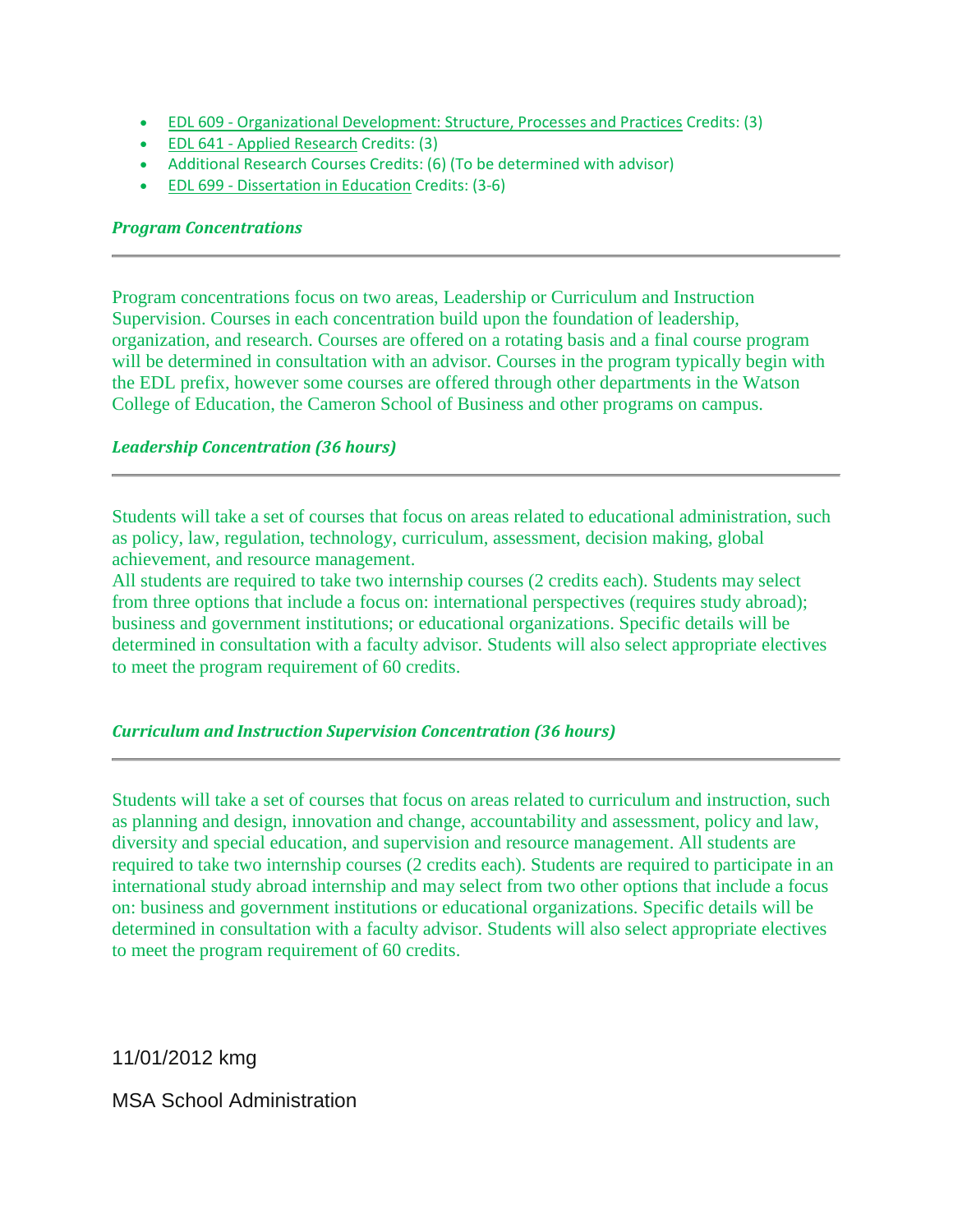# **Degree Requirements**

Students selected to the Master of School Administration program will complete an interdisciplinary program comprised of 36 -39 semester hours, including academic study as well as field-based inquiry and practice. The program leading to the Master of School Administration (M.S.A.) provides advanced professional training for individuals holding, or qualified to hold, North Carolina Class "A" teacher licensure in at least one area of education. The program includesis comprised of conceptual and programmatic studies, practica and internship. Courses may be taken on a full or part-time basis. Fulltime students are expected to assist with the instruction of EDNL 200 - Field Studies . The program of study for fulltime enrollment is listed below.

Based upon the view of the professional as a decision-maker and reflective practitioner, the program addresses the needs for conceptual and procedural bases for decision-making and specific alternatives within the student's anticipated area of professional practice.

# **Fall Semester, Year One**

- DEL 514 School Improvement, Innovation and Change EDL 514 Technology for School Administrators Credits: (2) -; Credits (3)
- EDL 516 Human Resource Development Leadership Credits: (3)
- EDL 513 Organizational Theory & Leadership EDL 513 Leadership for Learning Credits: (3); Credits (3)
- EDL 521 Using Data for School Improvement Credits: (2)
- EDL 522 Data Utilization Practicum Credits: (4)EDL 522 Educational Program Design and Evaluation; Credits (3)

**Spring Semester, Year One** 

- EDL 512 Legal Issues and Policy as a Systemic Process Credits: (3)
- **EDL 515 Curriculum and Instruction for School Leaders Credits: (3)**
- EDL 566 Supervision and Teacher Evaluation Credits: (3)

**Fall Semester, Year Two** 

- EDL 526 Managerial Leadership and Administration EDL 526 Essential Organization and Management Skills for School Leaders-Credits: (3)
- EDL 570 Internship: Leadership Applications | Credits: (56)

**Spring Semester, Year Two** 

- EDL 571 Internship: Leadership Applications II Credits: (56)
- EDL 572 Reflective Leadership: Performance Assessment Capstone Credits: (3)

Candidates selecting the thesis option complete the following courses

- EDL 523 Research in Education Credits: (3) (substitutes for EDL 521 & EDL 522 )
- EDL 599 Thesis II in Education Credits: (1-6) (3 credits required) \_\_\_\_\_\_\_\_\_\_\_\_\_\_\_\_\_

# **MPA Public Administration**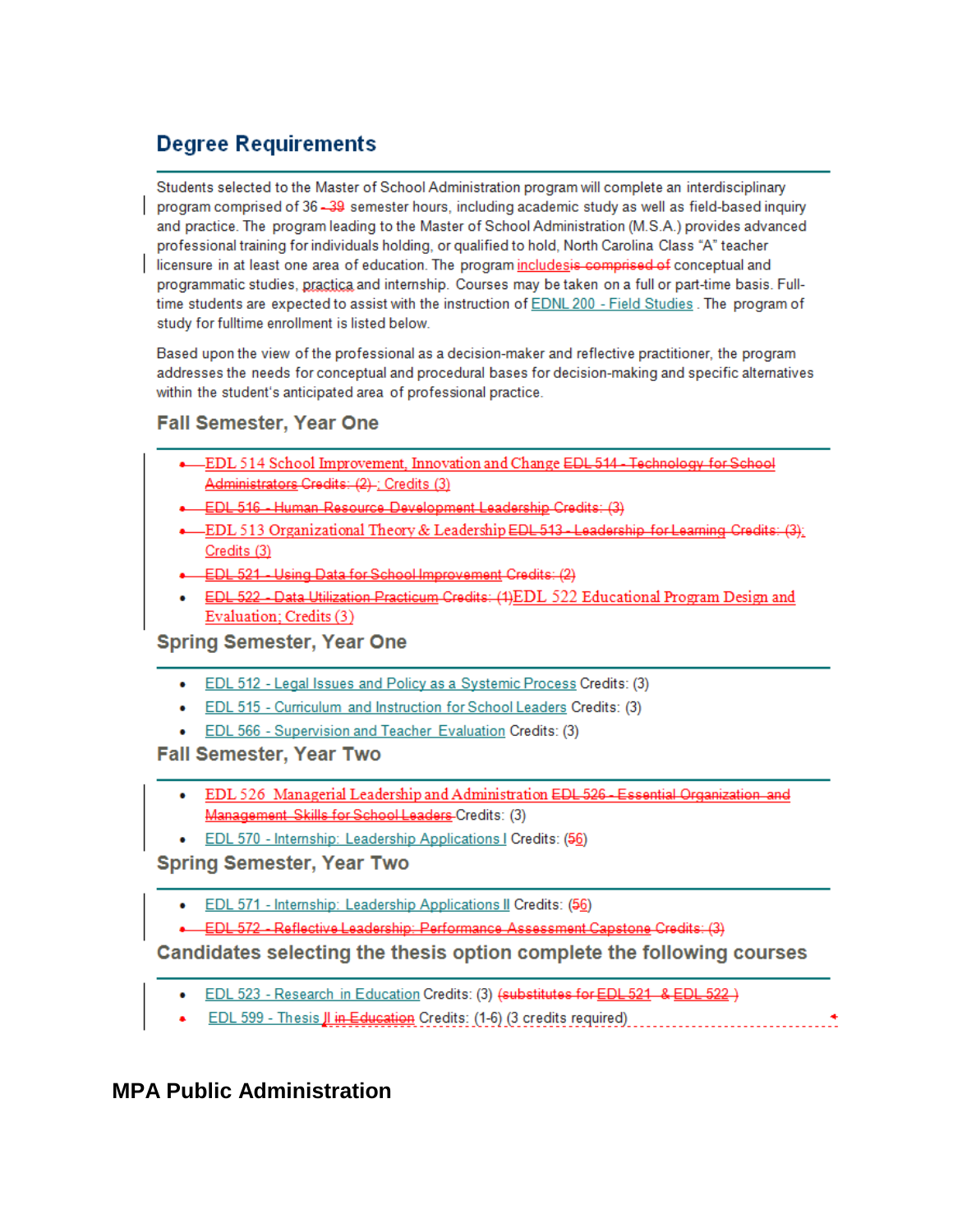Updated 11/07/2012 kmg

#### *Customized Concentration (12 credit hours)*

Students can also elect to design their own twelve credit concentration in areas such as historic preservation, health policy, or gerontology. Classes offered by the Department of Public and International Affairs, by other departments on campus, and by other universities can be part of the concentration. Students wishing to design their own concentrations should consult with their advisor or the MPA coordinator.

# **MBA Business Administration PASTE ADDL INFO**

#### Updated 11/07/2012 kmg

A strong overall academic average based on upper division grade point average (last sixty credit hours), the GMAT or GRE score and at least two years of appropriate full-time work experience are minimum requirements for consideration for graduate admission. Students must have an undergraduate degree in business administration or have completed the CSB Business Foundation Certificate program. However, admission decisions are based upon several factors, and if other indicators of success are evident, individuals who fall below the established criteria in one of the areas may be considered for admission. Interviews are required for all applicants meeting the minimum admission requirements. Deadline for receipt of applications is April 1 March 20 for the following fall summer I semester.

# **Degree Requirements**

# **Option 1: Professional Part-time MBA**

- 1. Forty-eight semester credit hours of approved graduate credit must be satisfactorily completed for the degree. Classes begin in fall Summer Session I and continue throughout the year (with appropriate breaks) until completion 24 14 months later. Students withdrawing from the program may not re-enter until the same time one year later.
- 2. The student must satisfy a minimal mathematics requirement in calculus. This requirement may be satisfied by completing [MAT 151](http://catalogue.uncw.edu/preview_program.php?catoid=4&poid=315&returnto=153#tt9963) , its equivalent, or by passing the Advanced Placement Test (AP) in calculus. This must be completed prior to the first fall semester enrollment.
- 3. Each student –must successfully complete an extensive written case analysis in [MBA 556](http://catalogue.uncw.edu/preview_program.php?catoid=4&poid=315&returnto=153#tt7466) and successfully pass an oral competency requirement through their presentation in [MBA 557](http://catalogue.uncw.edu/preview_program.php?catoid=4&poid=315&returnto=153#tt1897) or in focused elective area, MBA 533.
- 4. Each student must complete the approved course of study within five years of the date of first registration for graduate study.

**MA Environmental Studies Updated 03/04/2013 kmg**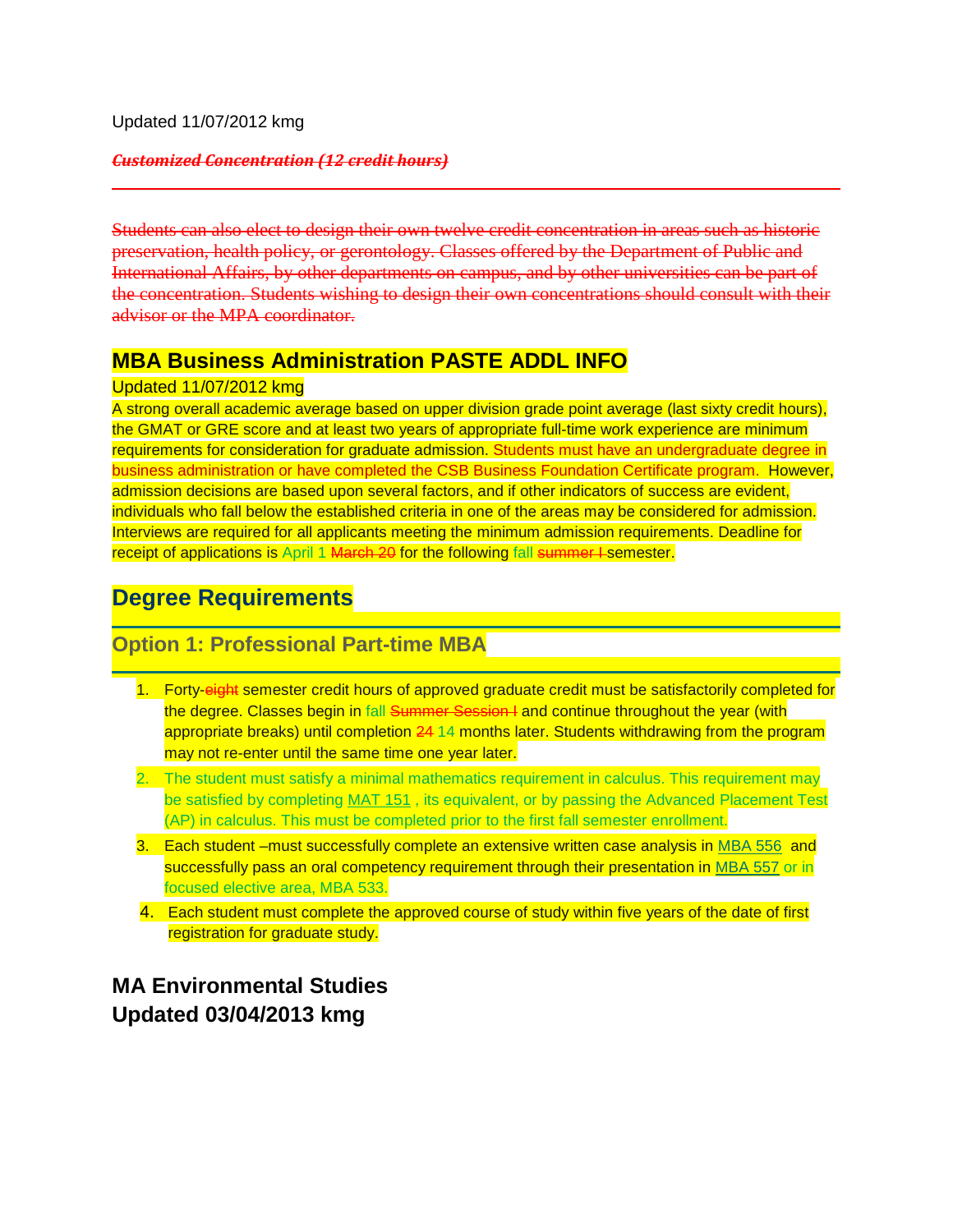To ensure consistency in course sequencing, the majority of admissions will occur in the fall semester of each academic year. The deadline for submitting applications for fall admission is March 15. In the event of openings for spring admission, the deadline is September 15.

To ensure consistency in course sequencing, the majority of admissions will occur in the fall semester of each academic year. Applications are accepted for the [fall,](http://www.uncw.edu/gradschool/admissions/deadlines.html) and in the event of openings, in the [spring.](http://www.uncw.edu/gradschool/admissions/deadlines.html)

# **MCRT Environmental Studies Updated 03/04/2013 kmg**

To ensure consistency in course sequencing, the majority of admissions will occur in the fall semester of each academic year. The deadline for submitting applications for fall admission is April 15. In the event of openings for spring admission, the deadline is October 15. **Applications are accepted for th[e fall,](http://www.uncw.edu/gradschool/admissions/deadlines.html) and in the event of openings, in th[e spring.](http://www.uncw.edu/gradschool/admissions/deadlines.html)** Admission to the program requires successful completion of or concurrent enrollment in a graduate, degree-granting academic program in an accredited university.

# **MBA Business Administration Professional Updated 03/04/2013 kmg**

A strong overall academic average based on upper division grade point average (last sixty credit hours), the GMAT or GRE score and at least two years of appropriate full-time work experience are minimum requirements for consideration for graduate admission. Students must have an undergraduate degree in business administration or have completed the [CSB Business](http://csb.uncw.edu/buscert/)  [Foundations Certificate.](http://csb.uncw.edu/buscert/) However, admission decisions are based upon several factors, and if other indicators of success are evident, individuals who fall below the established criteria in one of the areas may be considered for admission. Interviews are required for all applicants meeting the minimum admission requirements. Deadline for receipt of applications is April 1 for the following fall semester.

A strong overall academic average based on upper division grade point average (last sixty credit hours), the GMAT or GRE score and at least two years of appropriate full-time work experience are minimum requirements for consideration for graduate admission. Students must have an undergraduate degree in business administration or have completed the [CSB Business](http://csb.uncw.edu/buscert/)  [Foundations Certificate.](http://csb.uncw.edu/buscert/) However, admission decisions are based upon several factors, and if other indicators of success are evident, individuals who fall below the established criteria in one of the areas may be considered for admission. Interviews are required for all applicants meeting the minimum admission requirements. **Applications are accepted for the [fall semester.](http://www.uncw.edu/gradschool/admissions/deadlines.html)**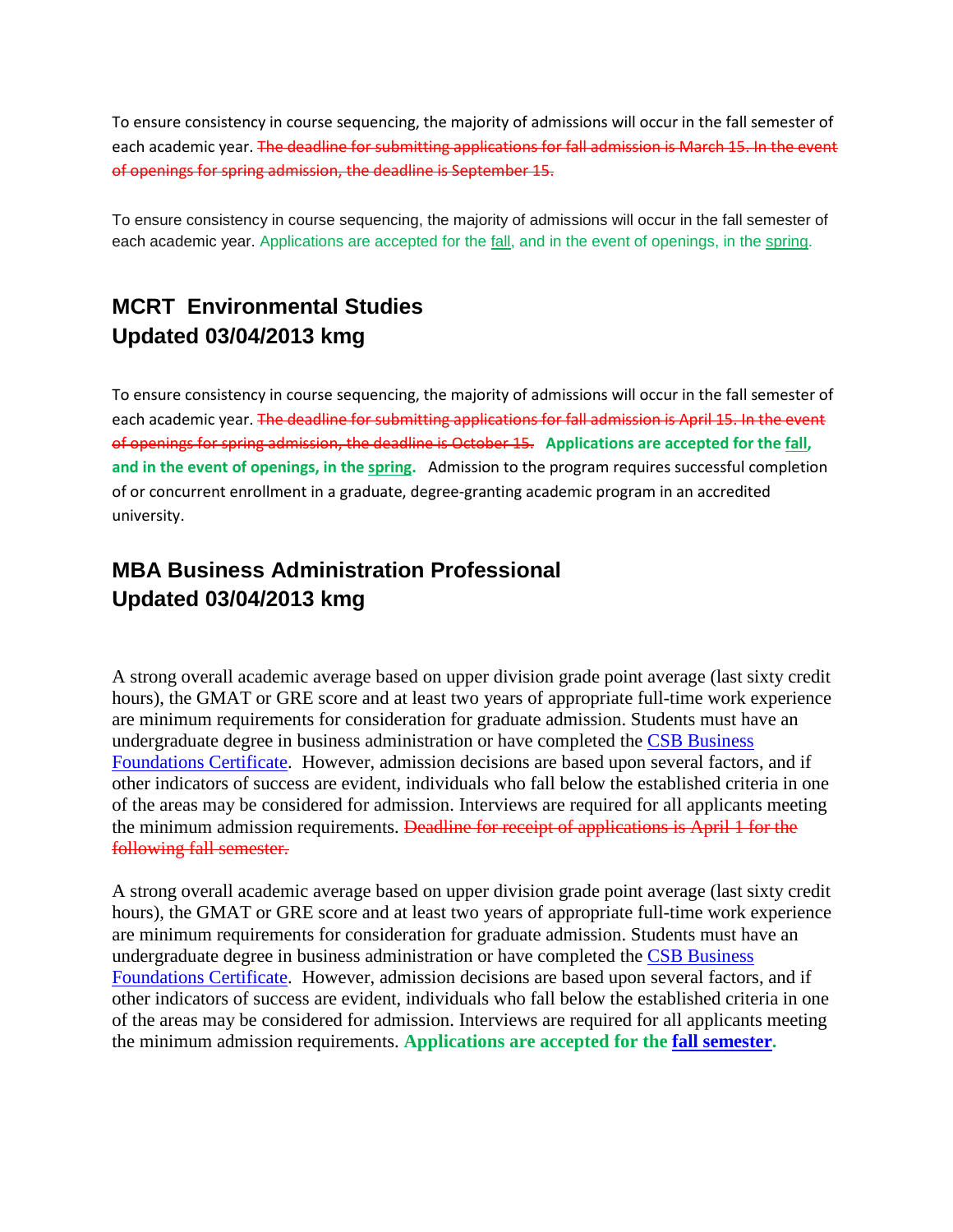# **Watson School of Education**

Updated 08/31/2012 kmg

On June 15, 2012, the UNC Board of Governors approved the request to change the name of the Donald R. Watson School of Education to the Donald R. Watson College of Education. The implementation of the change from school to college will be for the Fall semester 2012, officially, August 13, 2012, according to a letter dated June 20, 2012, from Suzanne T. Ortega, Sr. Vice President for Academic Affairs, UNC General Administration, to UNCW Chancellor Gary L. Miller.

# **Academic Regulations and Procedures Non-Degree Credit**

Updated 12/11/2012 kmg

Graduate courses taken at UNCW as a non–degree student, before formal admission to Graduate School, will meet course requirements for a graduate degree only if approved by the departmental coordinator and the dean of the Graduate School. A maximum of 10 hours may be applied toward the degree.

Graduate courses taken at UNCW as a graduate or undergraduate non-degree student, before formal admission to Graduate School, will meet course requirements for a graduate degree only if approved by the departmental coordinator and the dean of the Graduate School. A maximum of 10 hours may be applied toward the degree. This does not apply to approved combined baccalaureate/master's degree programs.

# **Graduate Faculty**

Updated 08/30/2012 kmg

**Sean C. Lema**, *assistant professor of biology*, B.S., M.S., Ph.D., University of California, Davis **Mary L. Watts**, *assistant professor of Spanish*, B.A., Miami University, Ohio; M.A., Monterey Institute of International Studies; Ph.D., University of Illinois at Urbana **Paul J. Gillingham**, *assistant professor of history*, B.A., Queen's College, Oxford; M.Stud, Ph.D., St Anthony's College, University of Oxford **Owen H. Jones**, *lecturer in history*, B.A., M.A., Ph.D., University of California, Riverside **William D. Moore**, *associate professor of history*, A.B., Harvard College; Ph.D., Boston **University Douglas D. Smith**, *professor of mathematics and statistics*, B.S., M.S., University of Illinois; Ph.D., Pennsylvania State University